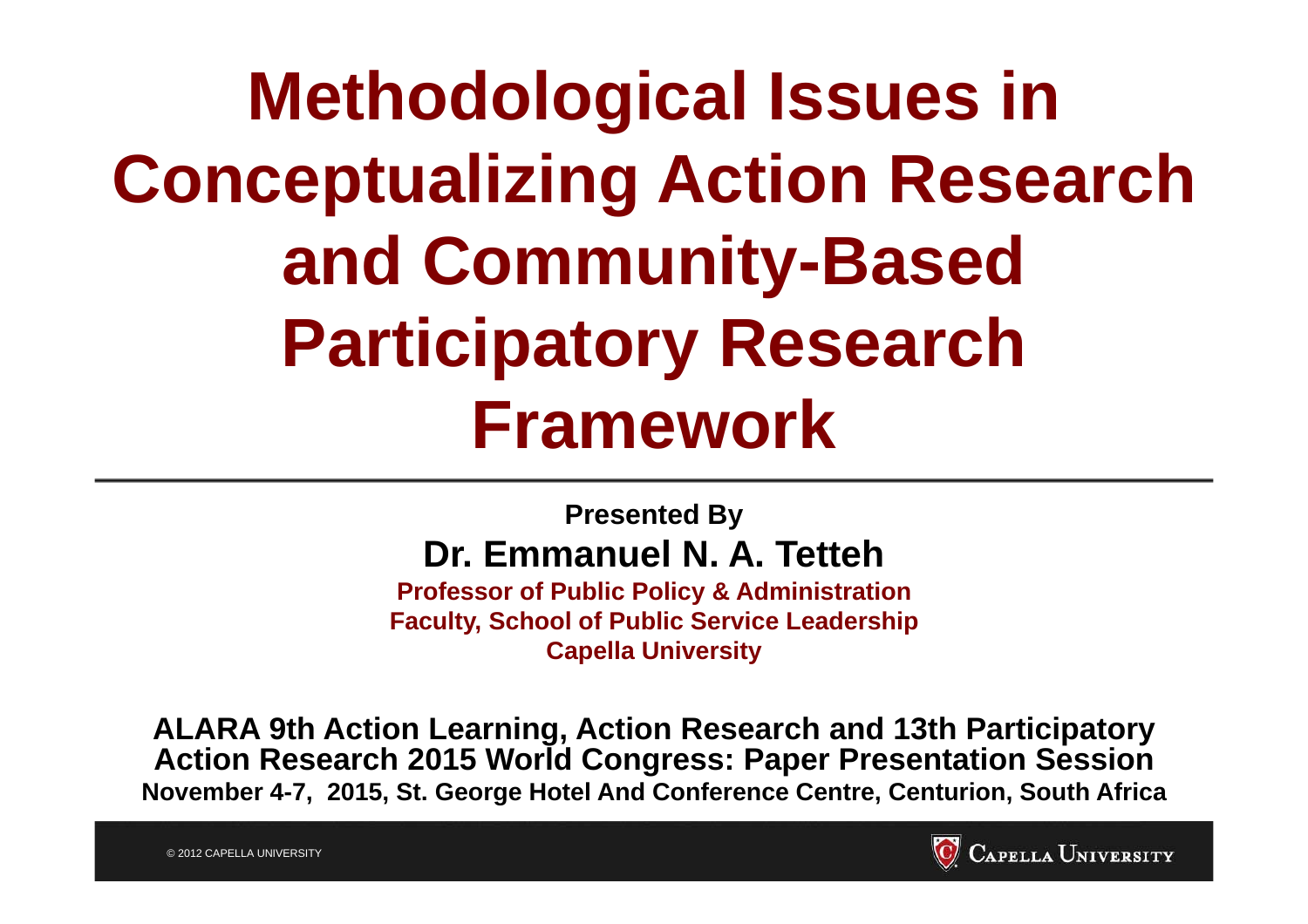

Capella University is proud of the professional stature of its faculty and supports their scholarly exploration of social, business, and technological issues.

The information presented here represents the intellectual property of the presenter; Capella University does not oppose or endorse concepts, or the content.

#### **All Rights Reserved © 2015 by Emmanuel N. A. Tetteh, PhD**

**No part of this PowerPoint presentation may be reproduced or transmitted in any form or by any means, graphic, electronic, or mechanical, including photocopying, recording, taping, or by information storage retrieval systems, without written permission of the author or the presenter of this Paper Presentation Session at ALARA 9th Action Learning, Action Research and 13th Participatory Action Research 2015 World Congress. November 4-7, 2015, St. George Hotel And Conference Centre, Centurion, South Africa**



© 2012 CAPELLA UNIVERSITY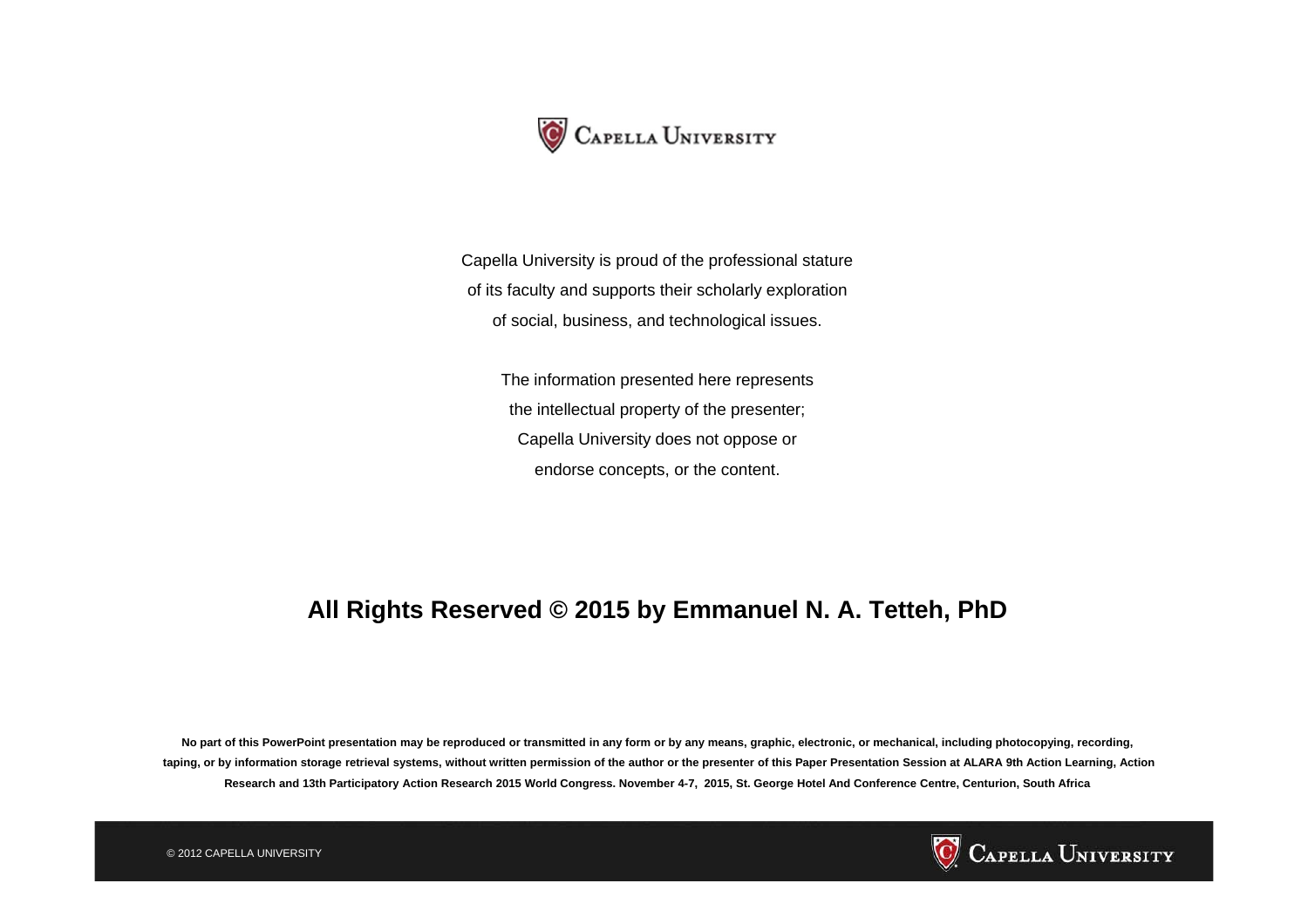## **1. Abstract**

- > Methodological issues in conceptualizing a framework for scientific rigor in action research (AR) and community-based participatory research (CBPR) has faced enormous challenges for academic researchers/doctoral students
- Stakeholders of AR/CBPR favor participatory practitioner-based approach
- Research communities with positivist mindset encourage the more traditionally applied research approach
- **Fine and thin lines exist between the** conceptualization of AR/CBPR projects and traditionally applied research approach

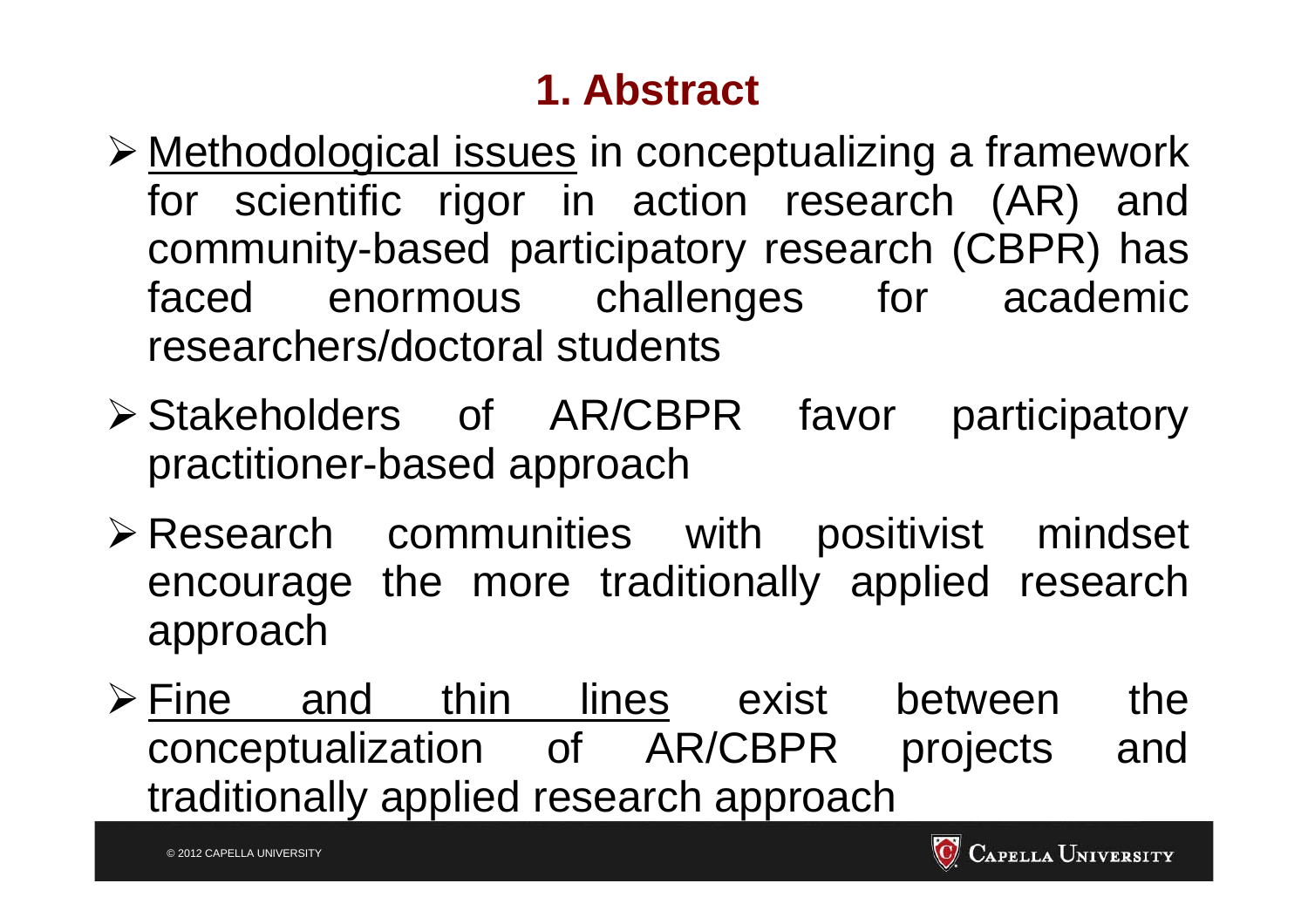## **2. Methodological Orientation of Applied Research**

- Applied research (AppR) is done on people, society, organization, etc.
- AppR is designed to solve practical problems of people, society, organization, agency or company, but mainly driven by <sup>a</sup> more structured application of scientific method of inquiry
- $\triangleright$  AppR upholds strict regulation of the positivist mind-set in the facilitation of research design
- AppR supports the separation between thought and action in research investigation
- AppR upholds strict regulation of the logic of validity and reliability in quantitative-oriented paradigm

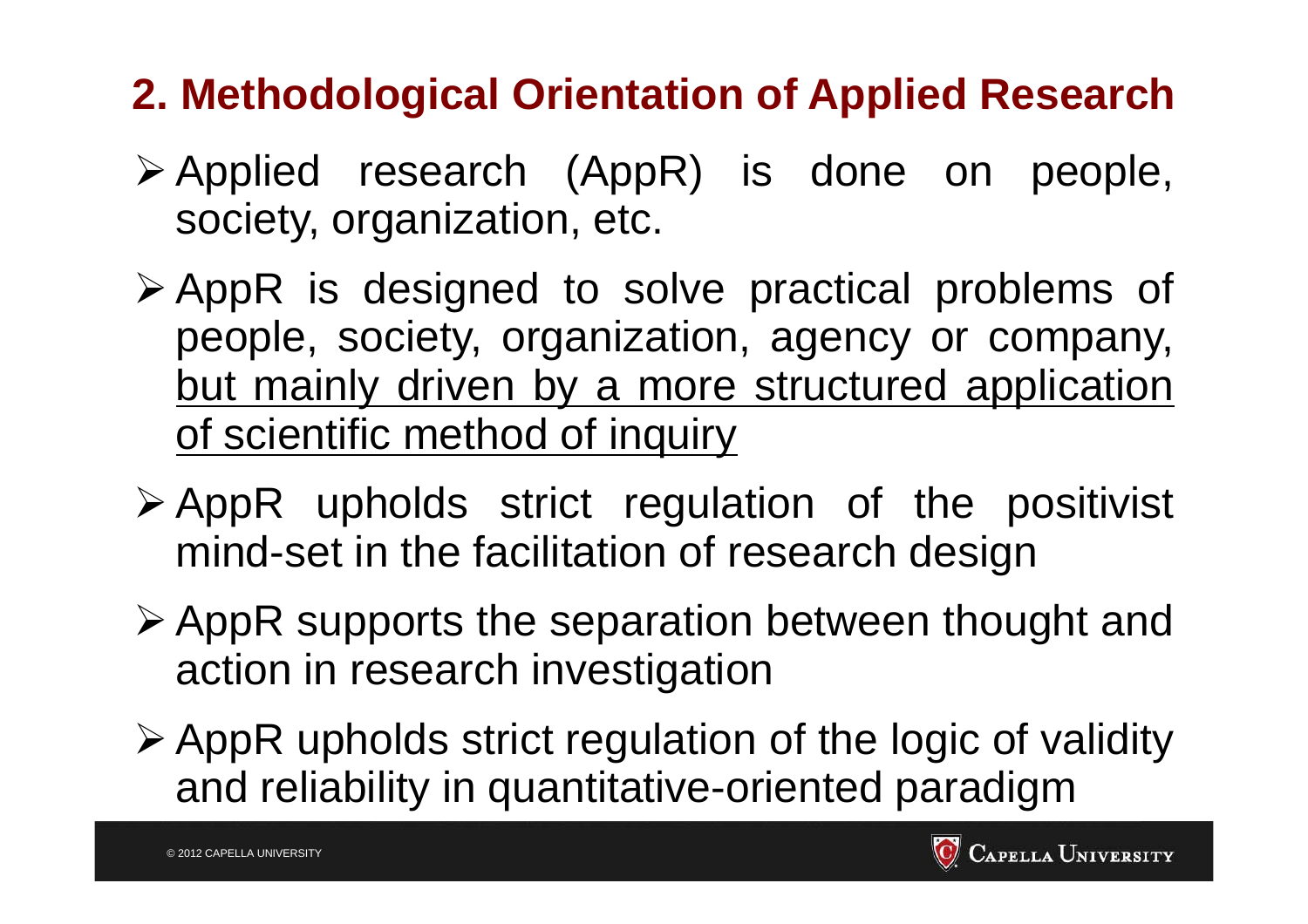## **3. Methodological Orientation of Action Research**

- AR is not done on people in society, organizational or community setting etc.
- Instead, AR is done by practitioners **with** stakeholders in organizational or community setting collaborating as agents of social change
- > AR is aimed at improving a context-specific/real-life problem and promoting democratic evaluation of action learning solution and reflective practice
- AR is multidisciplinary, multi-method, contextual, and holistic
- AR respects the complexity of context-specific/reallife problem

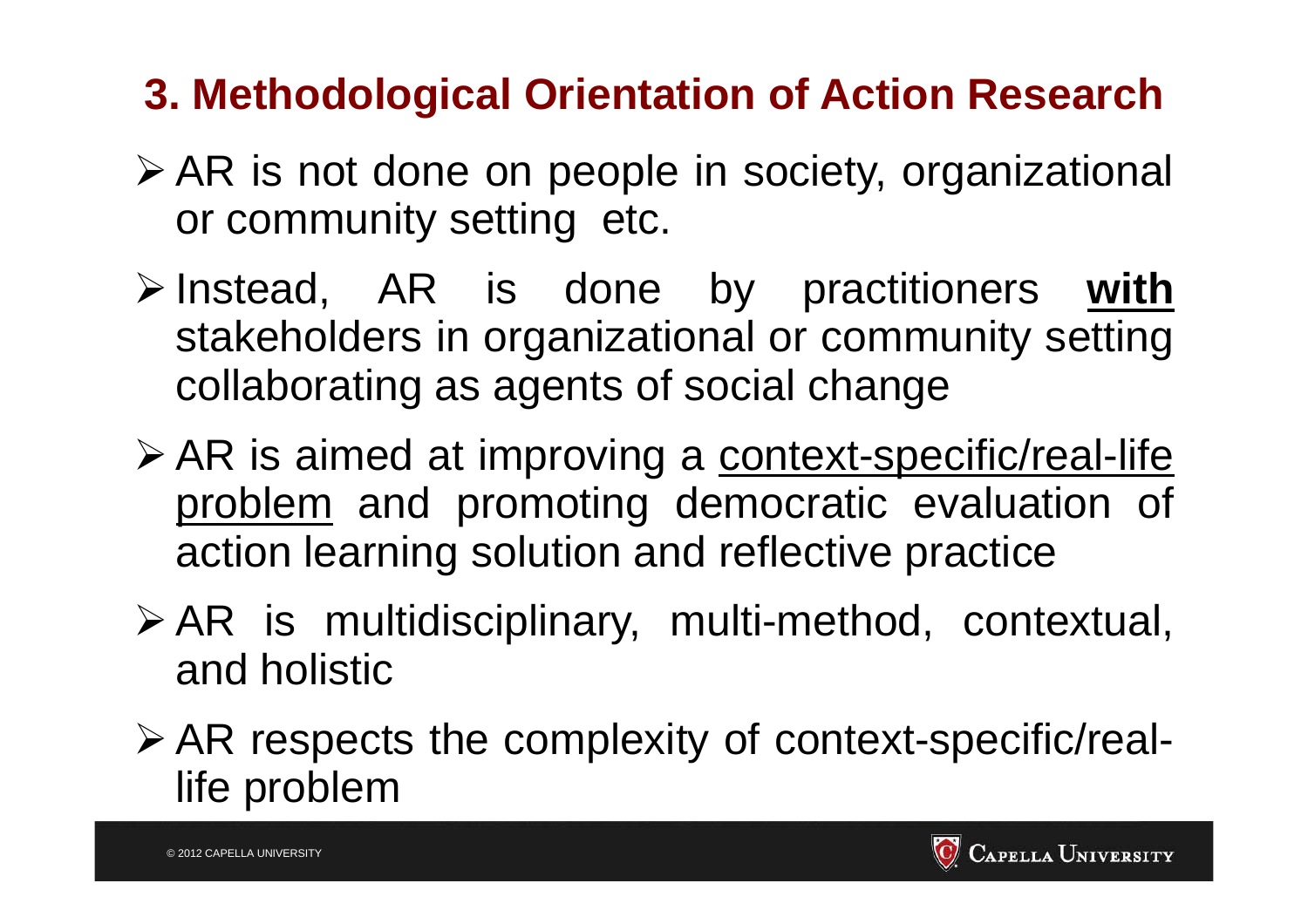## **4. Action Learning Solutions**

- Multiplicity of real-life challenges require <sup>a</sup> framework that can bring about action learning solutions
- > Action learning solution involves collaborative methods of inquiry structured in creative analysis of reflective thought processes and guided by an appropriate questioning inquiry about problem-solving action, capacity team building and coaching mechanism tailored to organizational learning, systems changes, and professional/community development
- $\triangleright$  Collaborative methods of inquiry involves the triangulation of three systemic interactive utilities of reflective thinking process: (i) source domain of issues or problem areas, (ii) action learning domain of questioning inquiry, and (iii) action-intention domain about problem-solving action in fostering participatory action (see Figure 1)

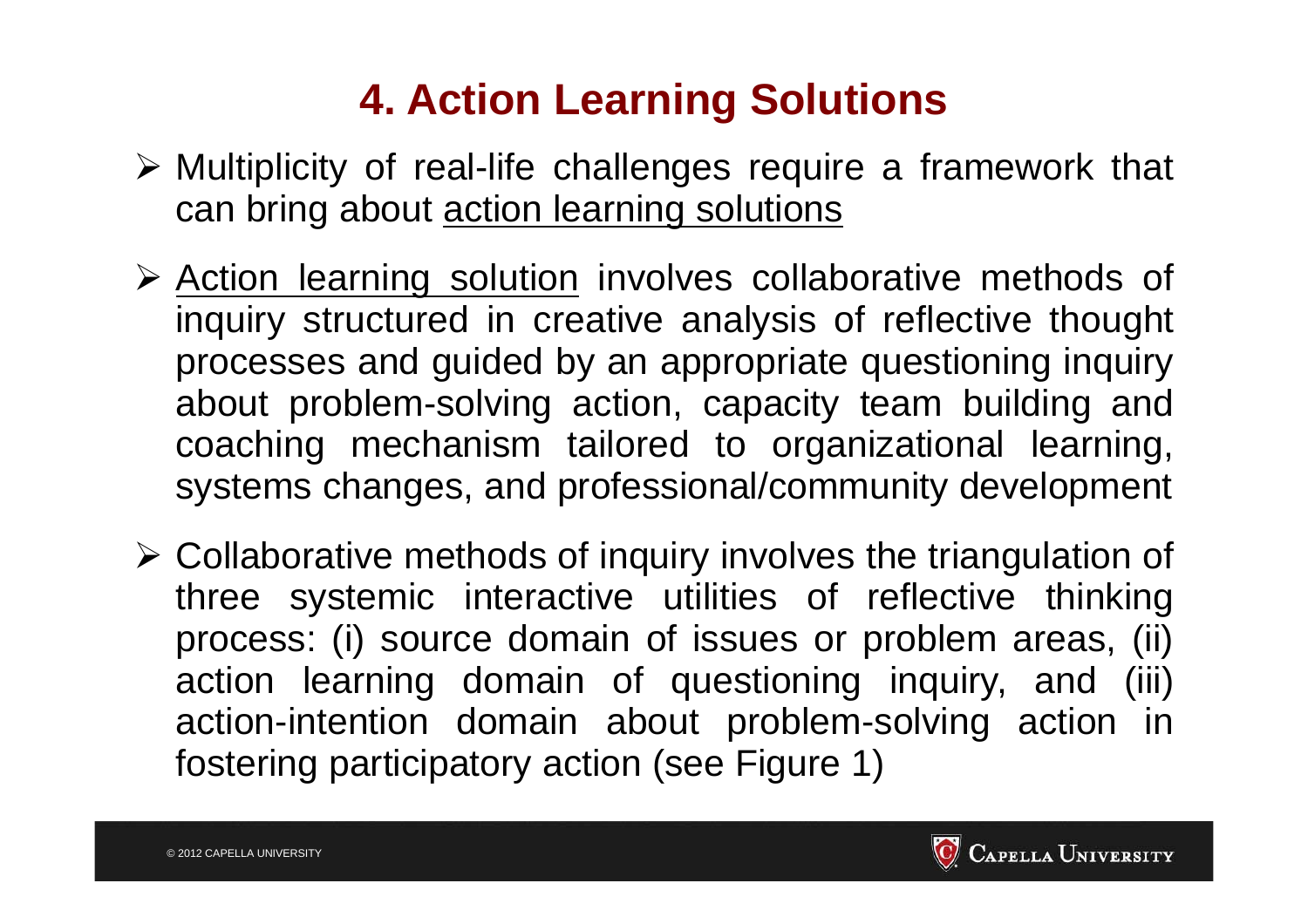## **5. Collaborative Methods of Inquiry**



*Figure 1*. Three systemic interactive utilities of reflective thinking process in fostering participatory action, retrieved from page 160 in Tetteh, 2015, ALARj 21(1), 148-176.

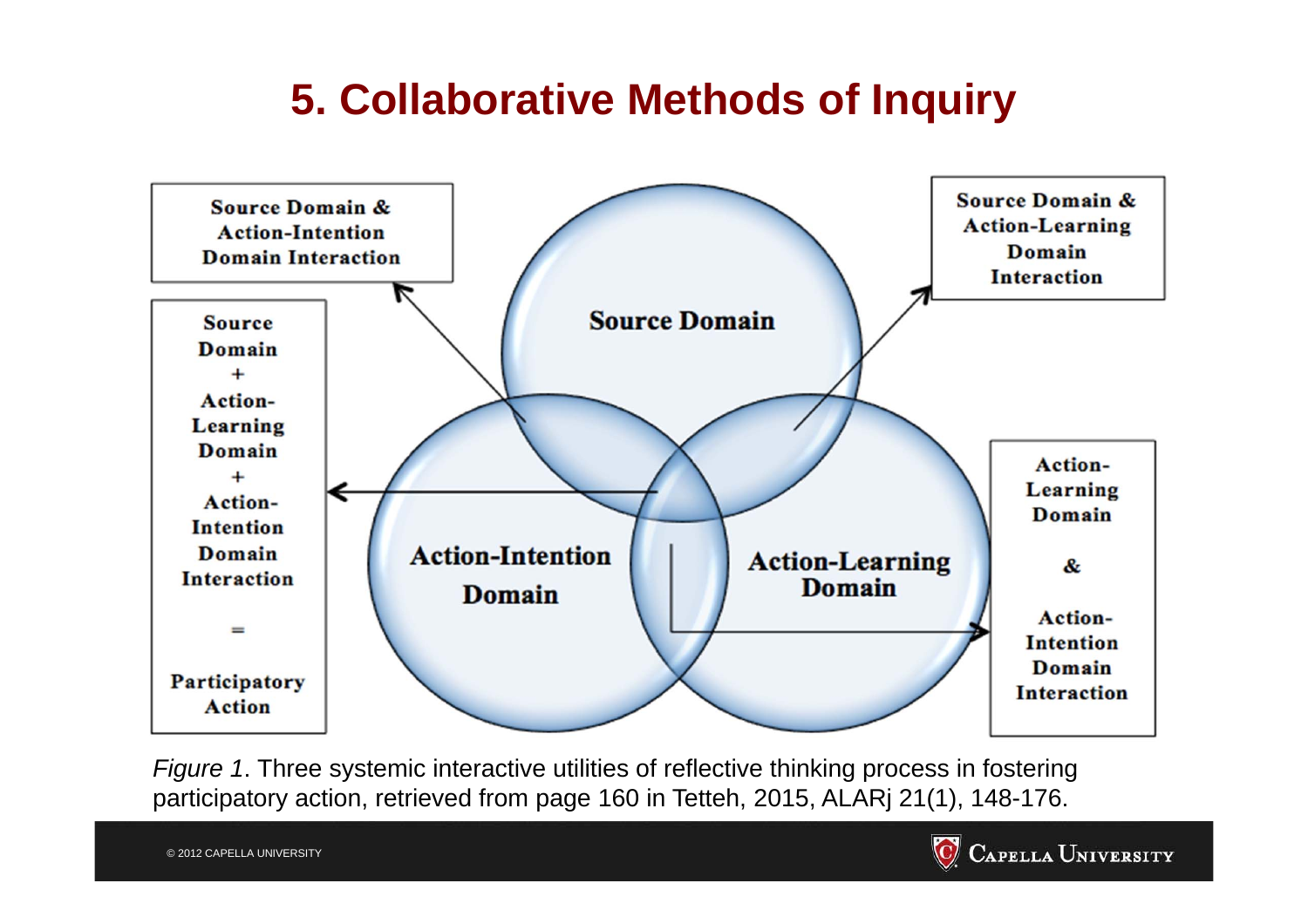#### **6. Creative-reflective Thought Processes**

- Creative-reflective thought processes serve as <sup>a</sup> "creativereflective methodology" in the identification, development, and usefulness of metaphors for sense-making concerning action learning experiences
- Creative-reflective methodology (CFM) is composed of the context of action learning that becomes actionable and measurable
- $\triangleright$  Therefore, the CFM can be viewed as the composition of an actionable learning framework (ALF) plus <sup>a</sup> measurable action framework (MAF) to foster the collaborative inquiry processes
- When action learning becomes actionable and measurable, it creates <sup>a</sup> framework for creative-reflective thought processes that can aid collaborative inquiry to produce social change (Tetteh, 2015)

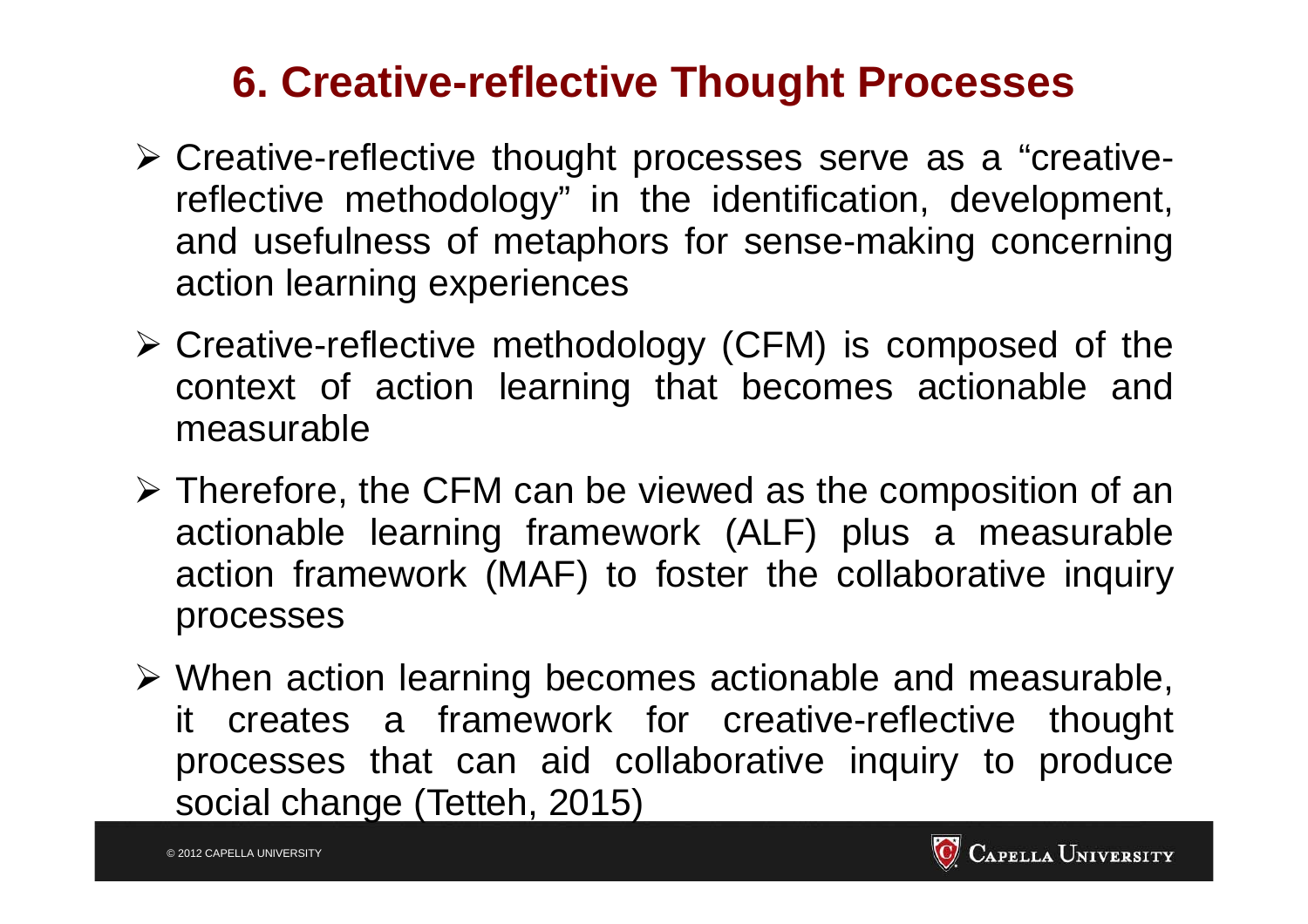#### **7. Methodological Directionality Recommendation**

- Recommendation for <sup>a</sup> methodological directionality in conceptualizing AR/CBPR is imperative within the research community
- Recommendation favors the participatory practitioner-based methodological framework for conceptualizing AR/CBPR
- Creative-reflective methodology (CRM) provides <sup>a</sup> more suitable model of the participatory practitioner-based methodological framework for conceptualizing AR/CBPR
- Tetteh's (2015) communal photosynthesis (CP) metaphor model offers <sup>a</sup> participatory practitioner-based methodological framework for the facilitation of the CRM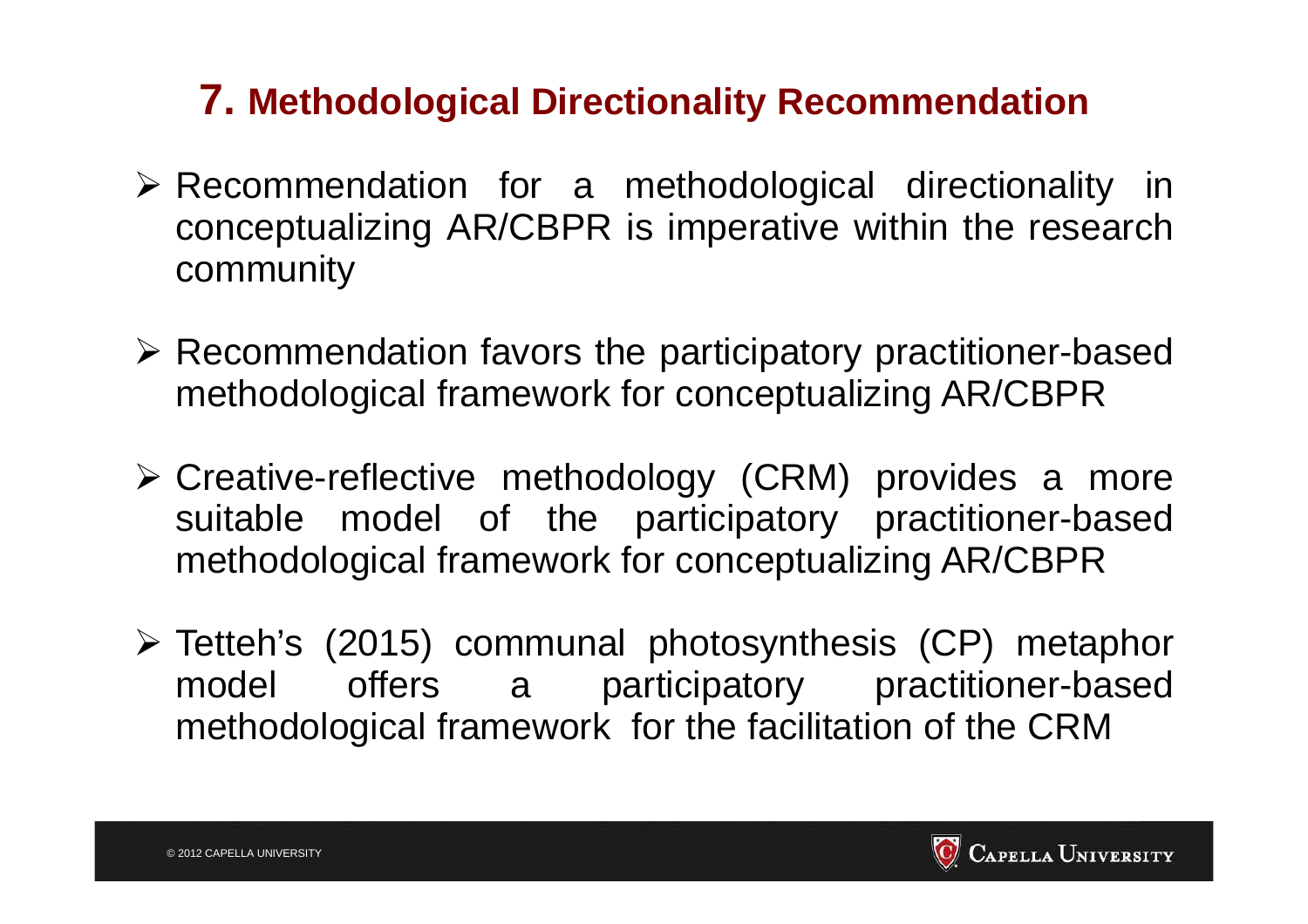#### **8. Logic of the Photosynthesis Metaphor**

- Of the many natural and physical objects used as source-domain metaphors to give meaning to human activities, plant photosynthetic processes are the most cyclically collaborative, inclusive, interdependent, interactive, and participatory activities that constitute direct mutual benefits tohumanity and the plant communities
- Photosynthetic process embodies action processes, so can constitute an activity-based process for use in the participatory action-learning framework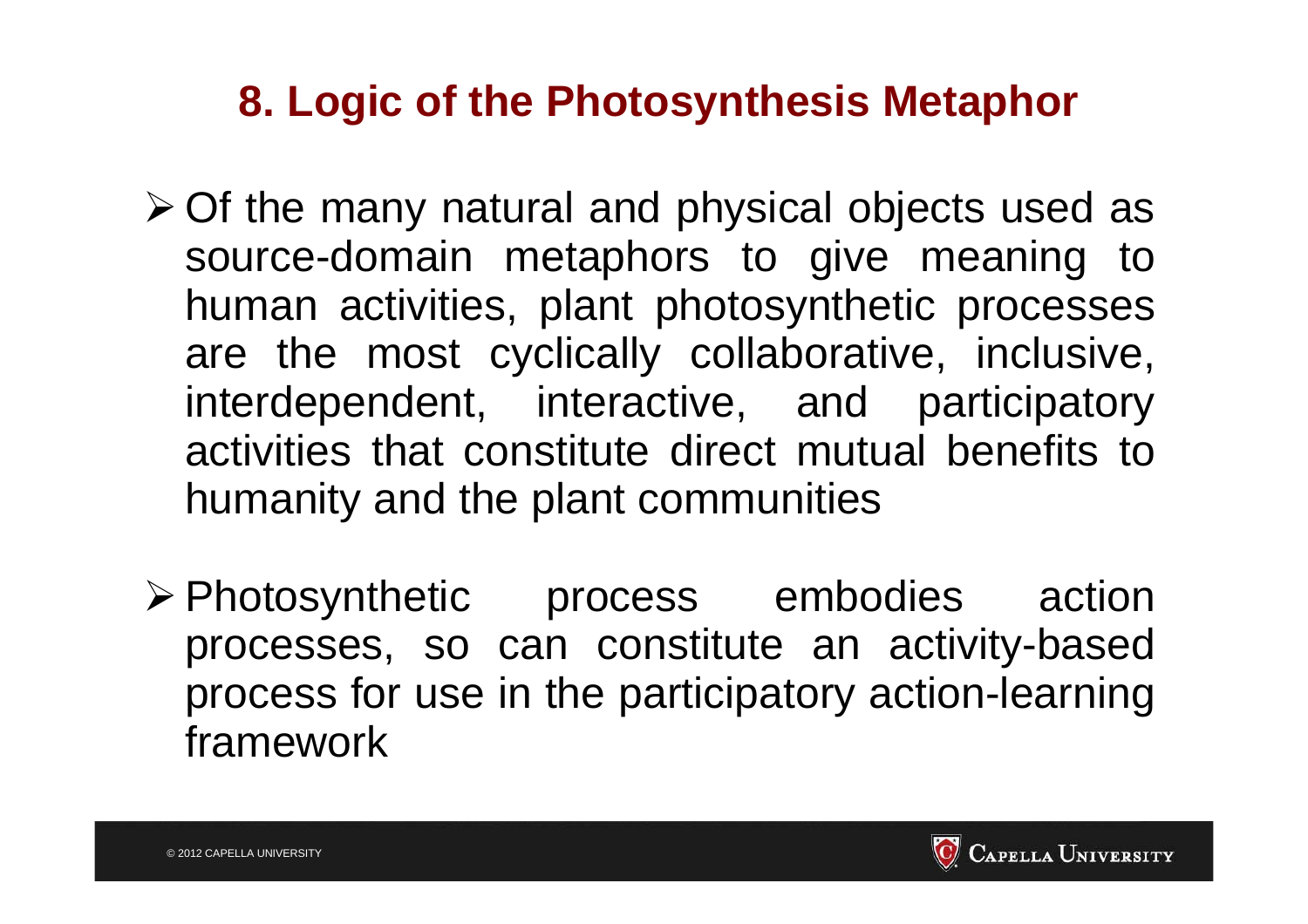## **9. Orientation of the Photosynthesis Metaphor**

- The prefix *photo* in photosynthesis means "light," and *synthesis* means "putting together; photosynthesis simply means "to put together with light"
- The metaphor of *light* portrays the creativereflective thought processes of sense-making
- The metaphor of *synthesis* depicts collaborative action for knowledge production
- The function of "putting things together" indicates an activity that fosters collaboration, interaction, and participation

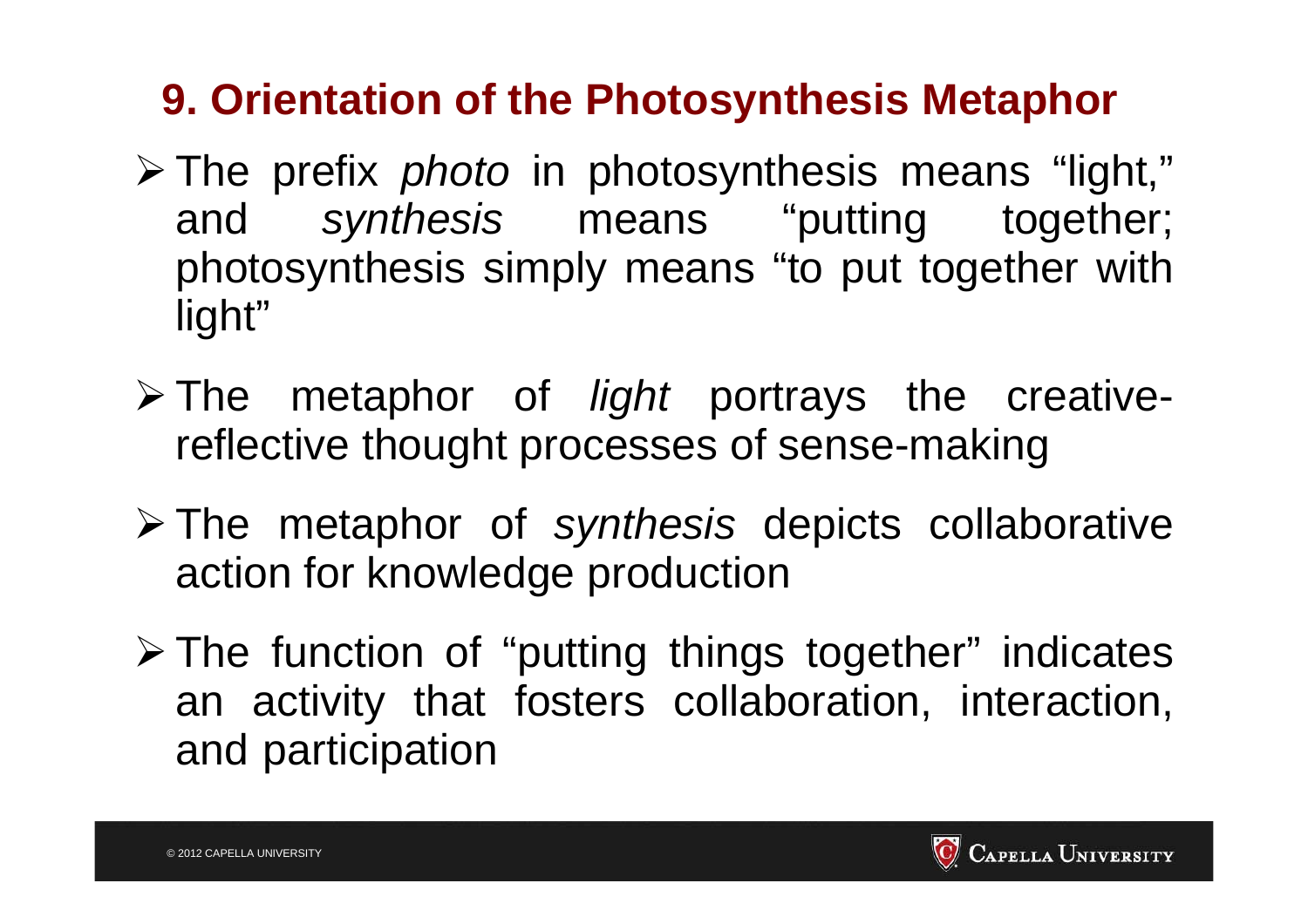#### **10. Communal Photosynthesis Metaphor**

- Communal photosynthesis (CP) metaphor is an activitybased framework of creative-reflective methodology for the facilitation of ALAR participatory cycle
- CP metaphor ALAR participatory cycle is <sup>a</sup> spiral framework for problem identification, collaborative action, reflective thought process, creative evaluation, and knowledge production that can contribute to <sup>a</sup> unified understanding of living educational theory of professional practice
- CP metaphor employs the five photosynthetic processes or elements—carbon dioxide, water, sunlight, carbohydrate, and oxygen—as the source-domains of CO2WSCO cyclical metaphors (see Table 1)

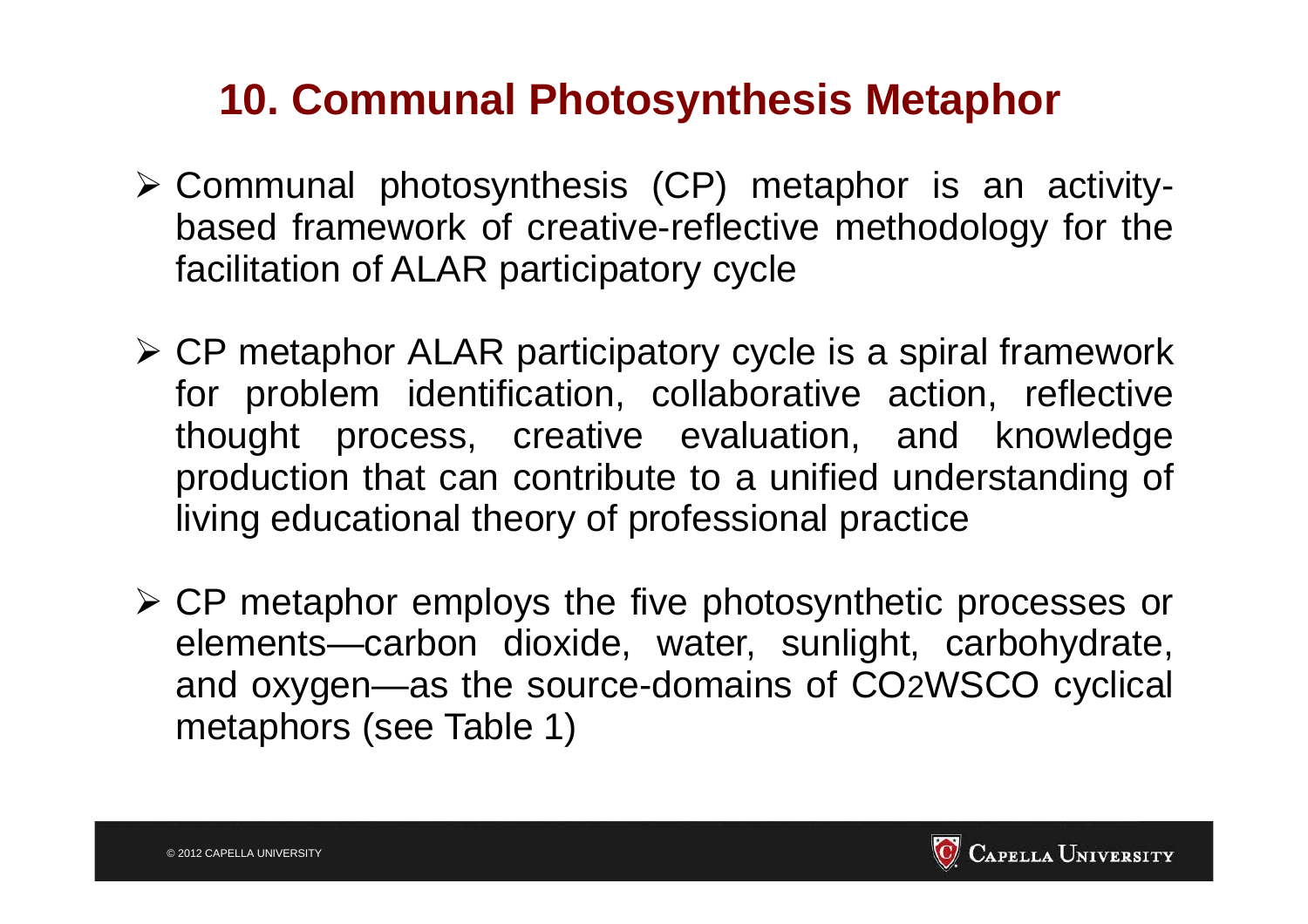#### **11. Typology of the Communal Photosynthesis Metaphor**

| <b>CO2WSCO</b><br><b>Cyclical Metaphors</b> | <b>Participatory Typology of Key Explanation</b>                                                                                                        |
|---------------------------------------------|---------------------------------------------------------------------------------------------------------------------------------------------------------|
| CO <sub>2</sub>                             | Source material/property (the phenomenon of<br>experience)                                                                                              |
| <b>Water</b>                                | Live/life giving flow (meaning of the human<br>experience)                                                                                              |
| <b>Sunlight/sunshine</b>                    | Light so we can see (innate worldview of<br>individuals/people)                                                                                         |
| <b>Carbohydrate</b>                         | <b>Energy from insight/covert views or tacit</b><br>knowledge (newly constructed dynamic<br>understanding of the revised worldviews of<br>stakeholders) |
| <b>Oxygen</b>                               | Life sustenance (change or systemic<br>transformation from the participatory action<br>learning process)                                                |

Table 1. Participatory Typology of Key Explanation of the CO2WSCO Cyclical Metaphors, retrieved from page 159 in Tetteh, 2015, ALARj 21(1), 148-176.

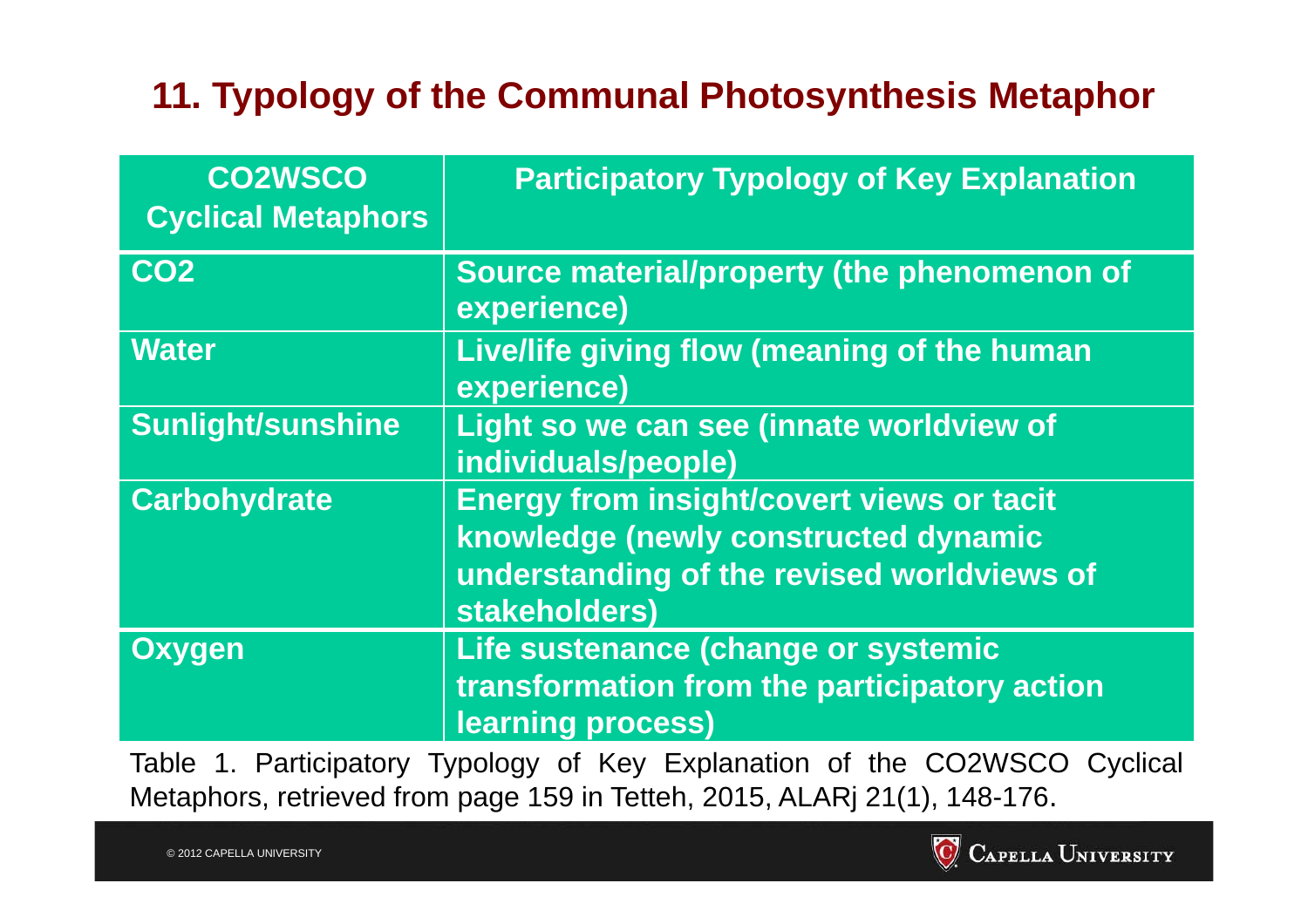#### **12. Communal Photosynthesis Metaphor Model**



*Figure* 2. The spiral framework of the communal photosynthesis (CP) metaphor composing the source-domains CO2WSCO of cyclical metaphors corresponding to the action-intention domains IAREP model of cyclical metaphors as participatory action research (PAR) cycles, retrieved from page 163 in Tetteh, 2015, ALARj 21(1), 148-176.

© 2012 CAPELLA UNIVERSITY

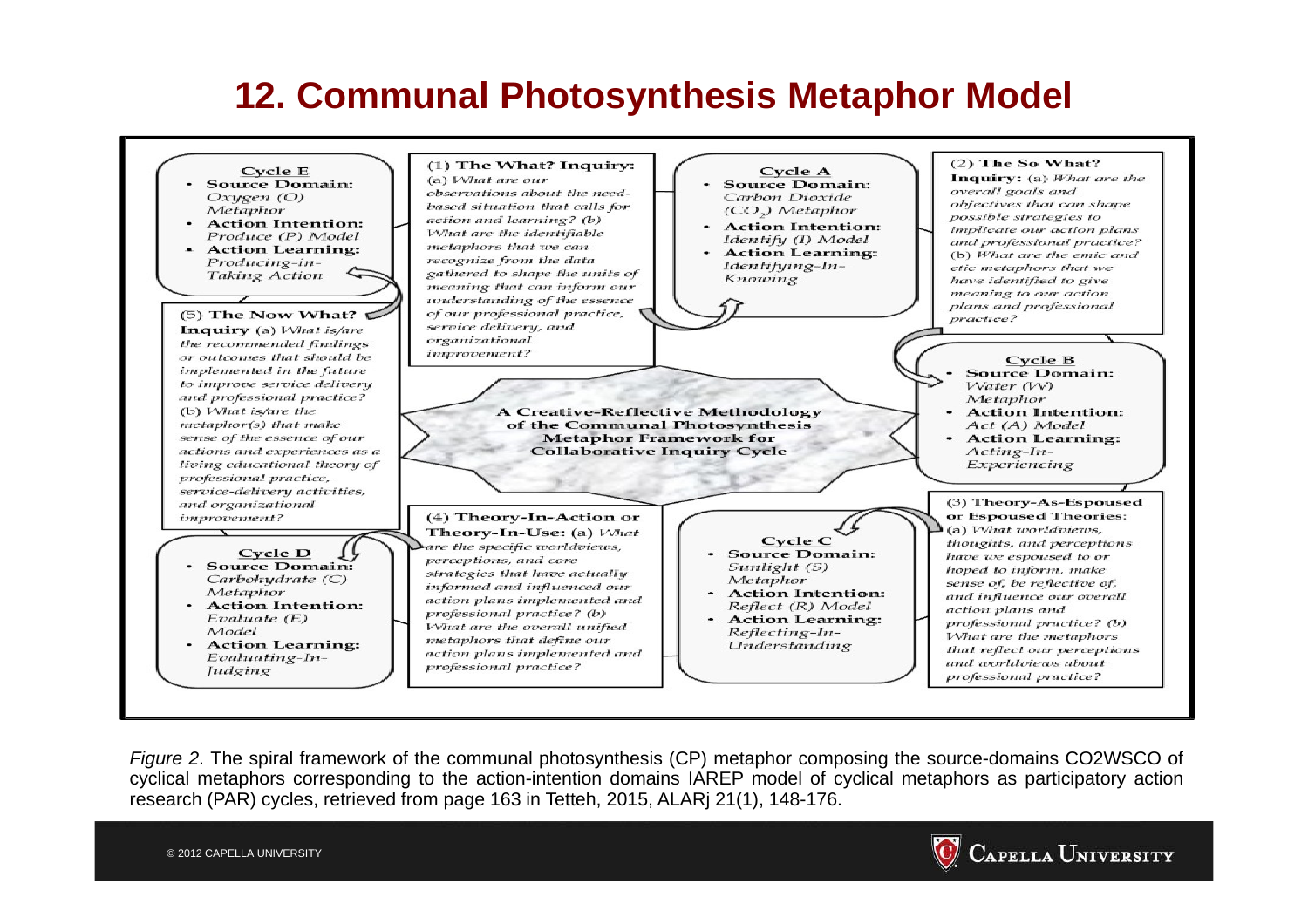- AR is <sup>a</sup> collaborative approach to inquiry utilizing multiple research techniques and evaluation of action planning and learning processes within <sup>a</sup> cyclical framework\*
- The "collaboration" is based on inputs from stakeholders via needs-assessment committee(NAC), needs-assessment reports (NAR), needsassessment studies (NAS), professional field of practice or simply those whose interests are at stake.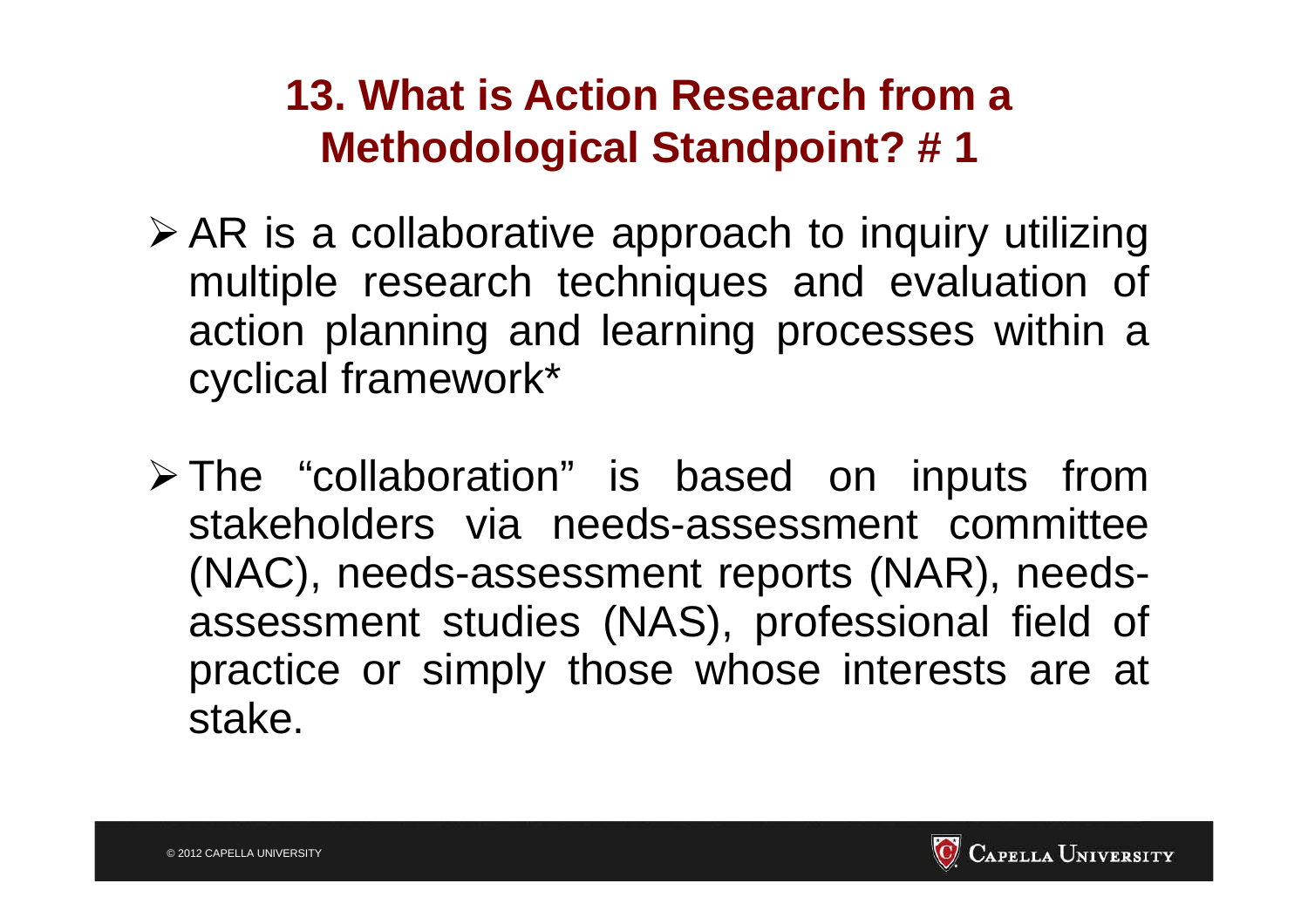- The "approach" disseminates <sup>a</sup> value-laden modality of the AR/PAR family chosen and applicable cyclical framework of action planning and learning processes.
- $\triangleright$  These include the following: Action learning, action research, action science, appreciative inquiry, community-based action research, clinical inquiry research, and conventional AR.

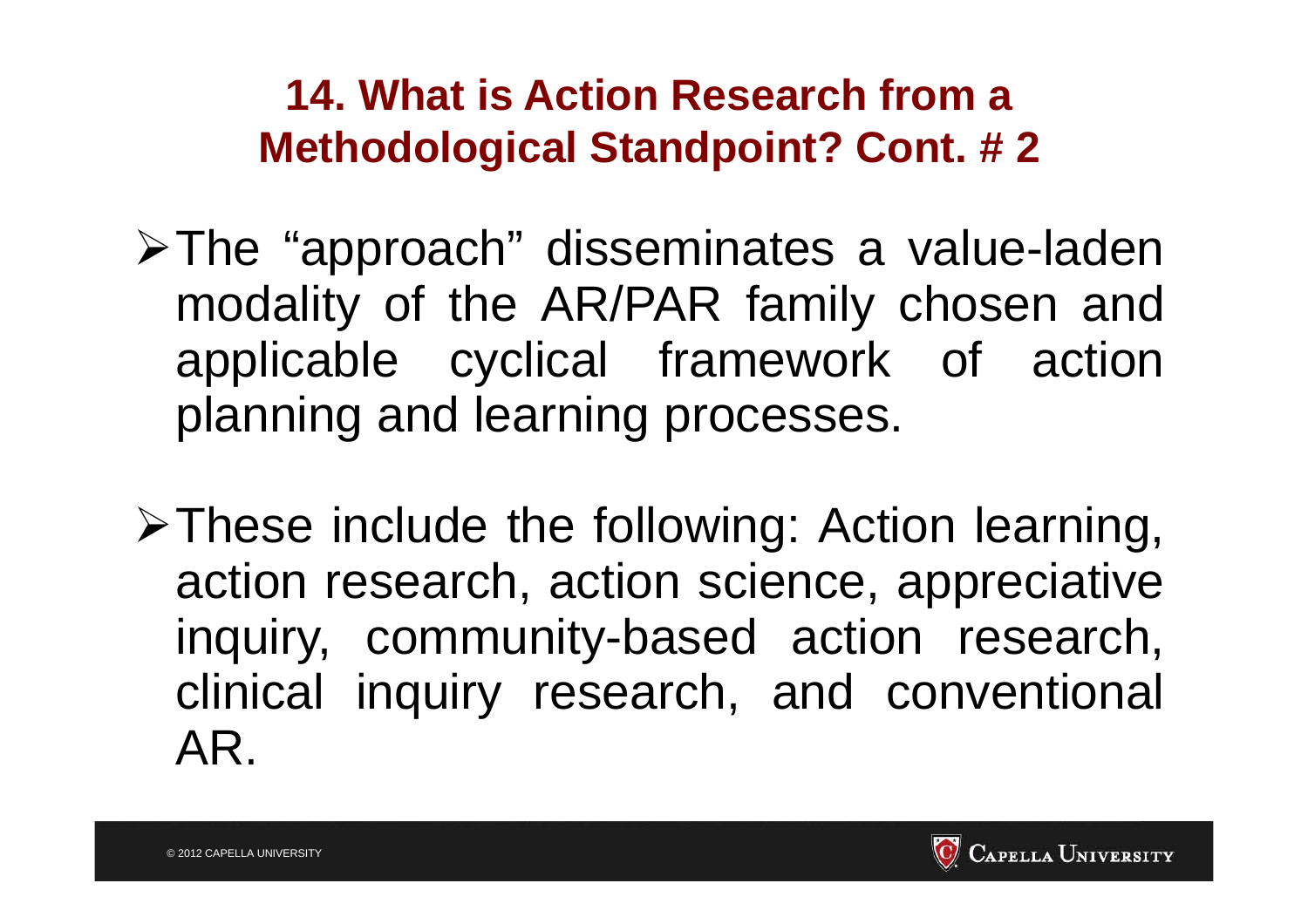- Also, include the following: cooperative inquiry, critical AR, dialogical AR, evaluative inquiry, collaborative management research, learning history inquiry, and living theory inquiry.
- In addition, organizational development, participatory evaluation, participatory research, participatory action research, participatory monitoring and evaluation, and practical action research, as well as practitioner research, and reflective practice inquiry, etc.

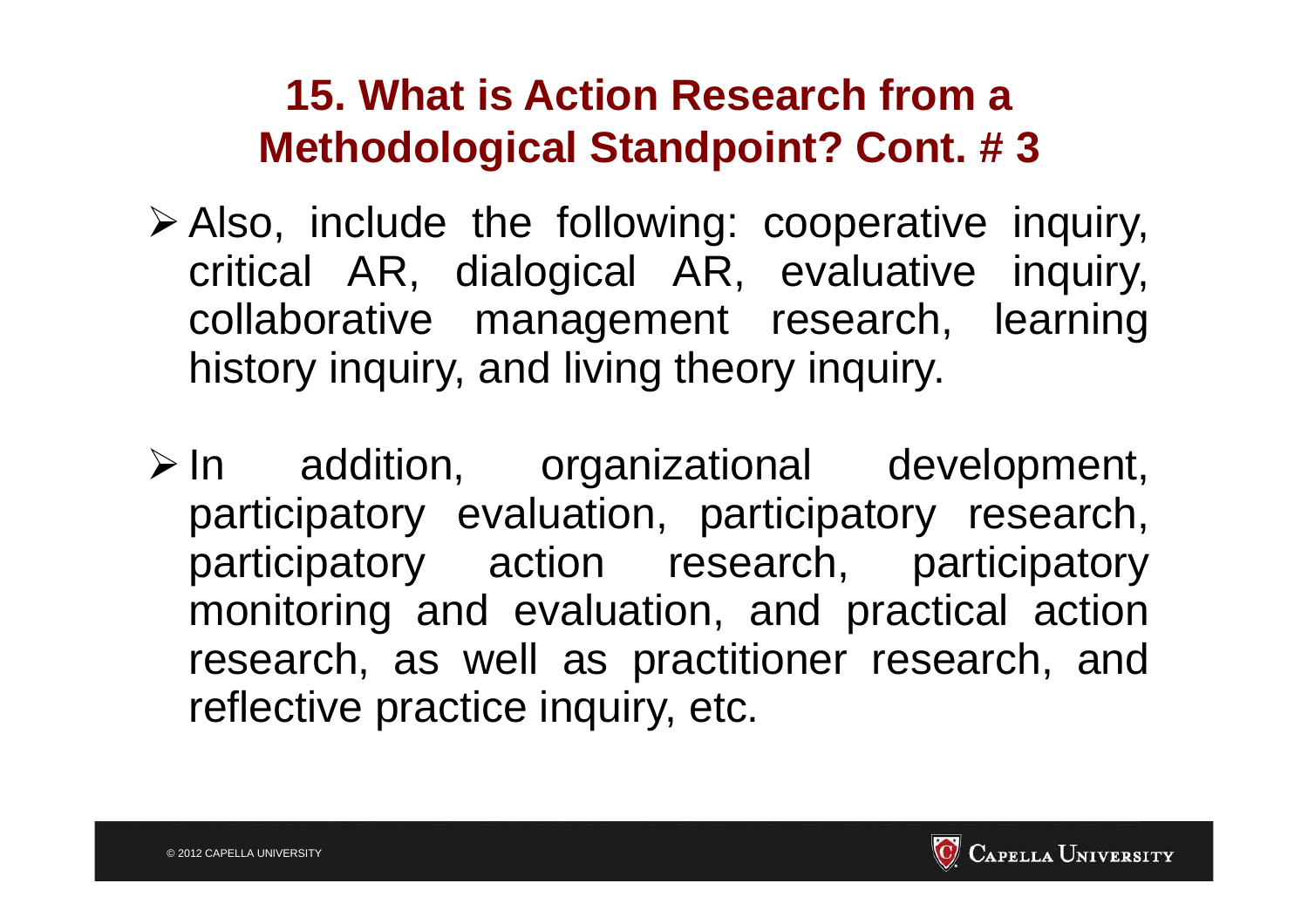- $\triangleright$  The "inquiry" disseminates the contextspecific problem suitability for the logic of methods of collaborative inquiry characterized by democratic, equitable, liberating, and enhancing action processes.
- $\triangleright$  They are thus used to generate problem resolution and knowledge production toward transformational change or social change.

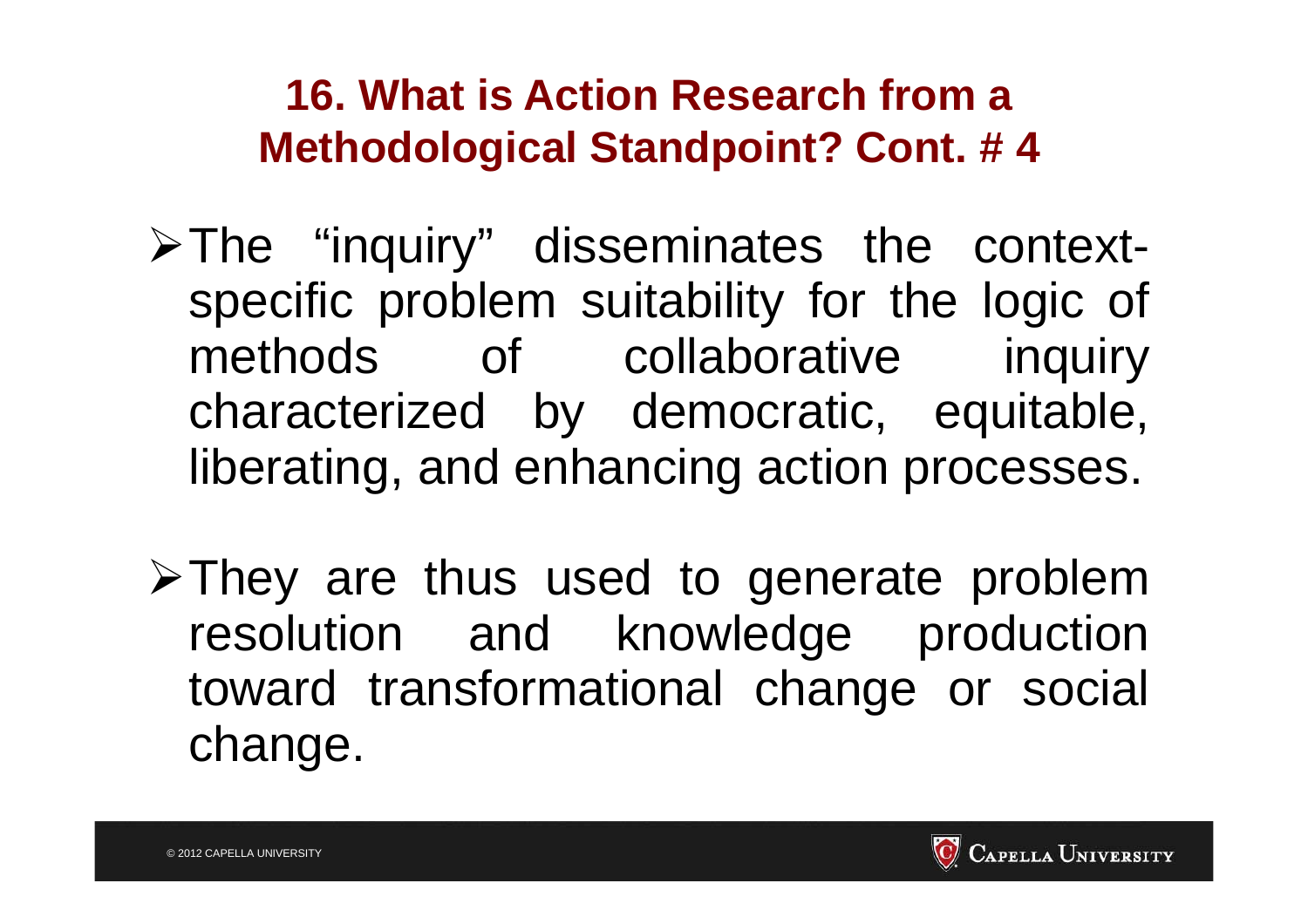- The "multiple research techniques" provide problem-based justification for the logic of methods of inquiry used within the AR cyclical framework in facilitation of:
- *i. Collaborative problem analysis based on action planning intervention*
- *ii. Context-specific problem-solving based on action learning intervention*
- *iii. Promotion of democratic (program) evaluation of actionable learning process*
- *iv. Advancement of social change or contextual transformation based on measurable actions*
- *v. Knowledge production of action learning and reflective practice improvement, enhancement, advancement, and measurable outcomes*

© 2012 CAPELLA UNIVERSITY

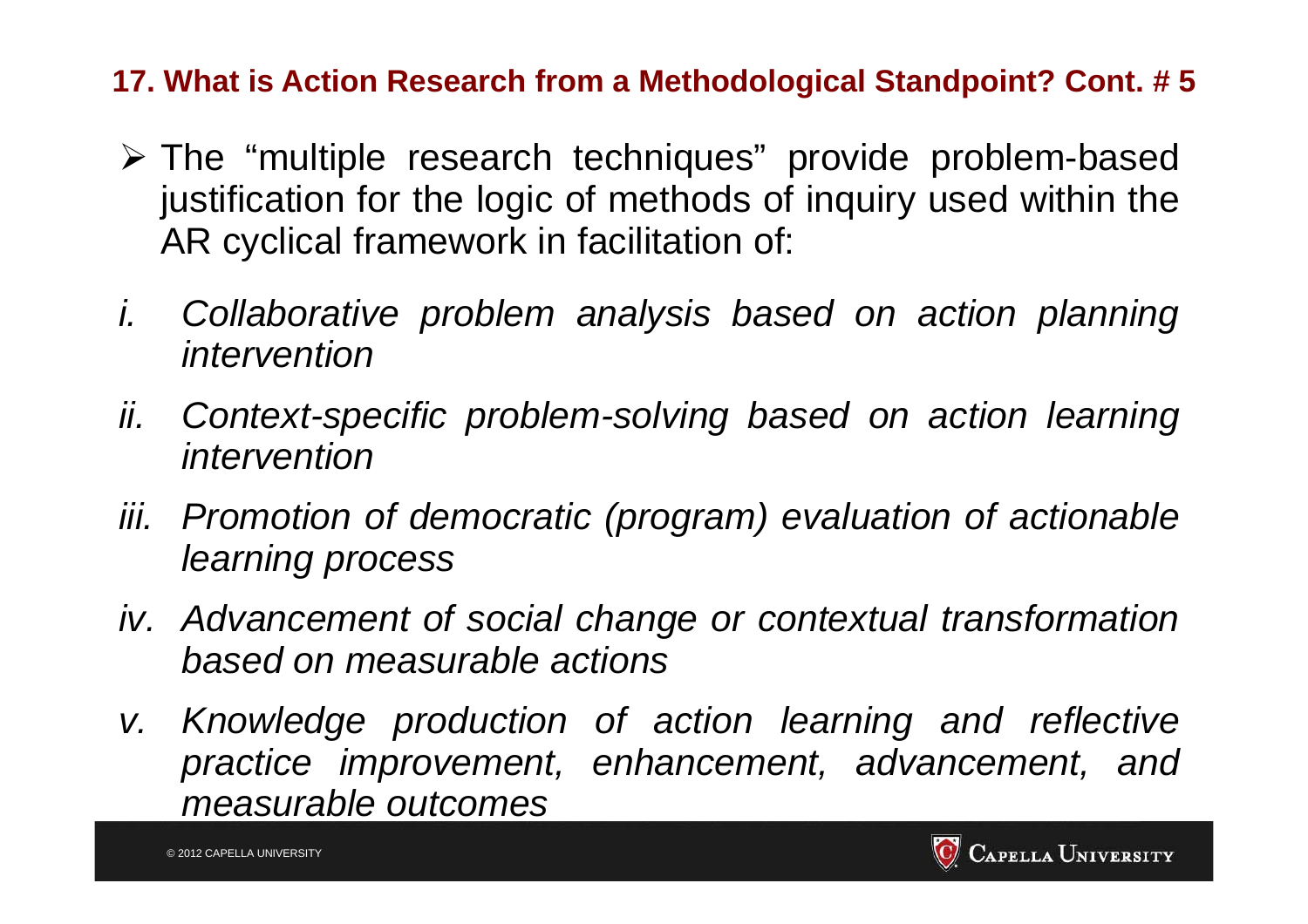- The "evaluation of action planning and learning processes" account for the intervention of the actionable learning framework (ALF) <sup>+</sup> the measurable action framework (MAF) conceptualized to bring about positive social change
- The "cyclical framework" provides interactive cycle of action planning and learning activities, cycle of change processes, action and learning circles, and modeling of continuous action research activities.
- $\triangleright$  It also includes reflective action and evaluation processes, and participatory learning processes to inform thought and action of stakeholders toward practical solutionoriented inquiry for social change.

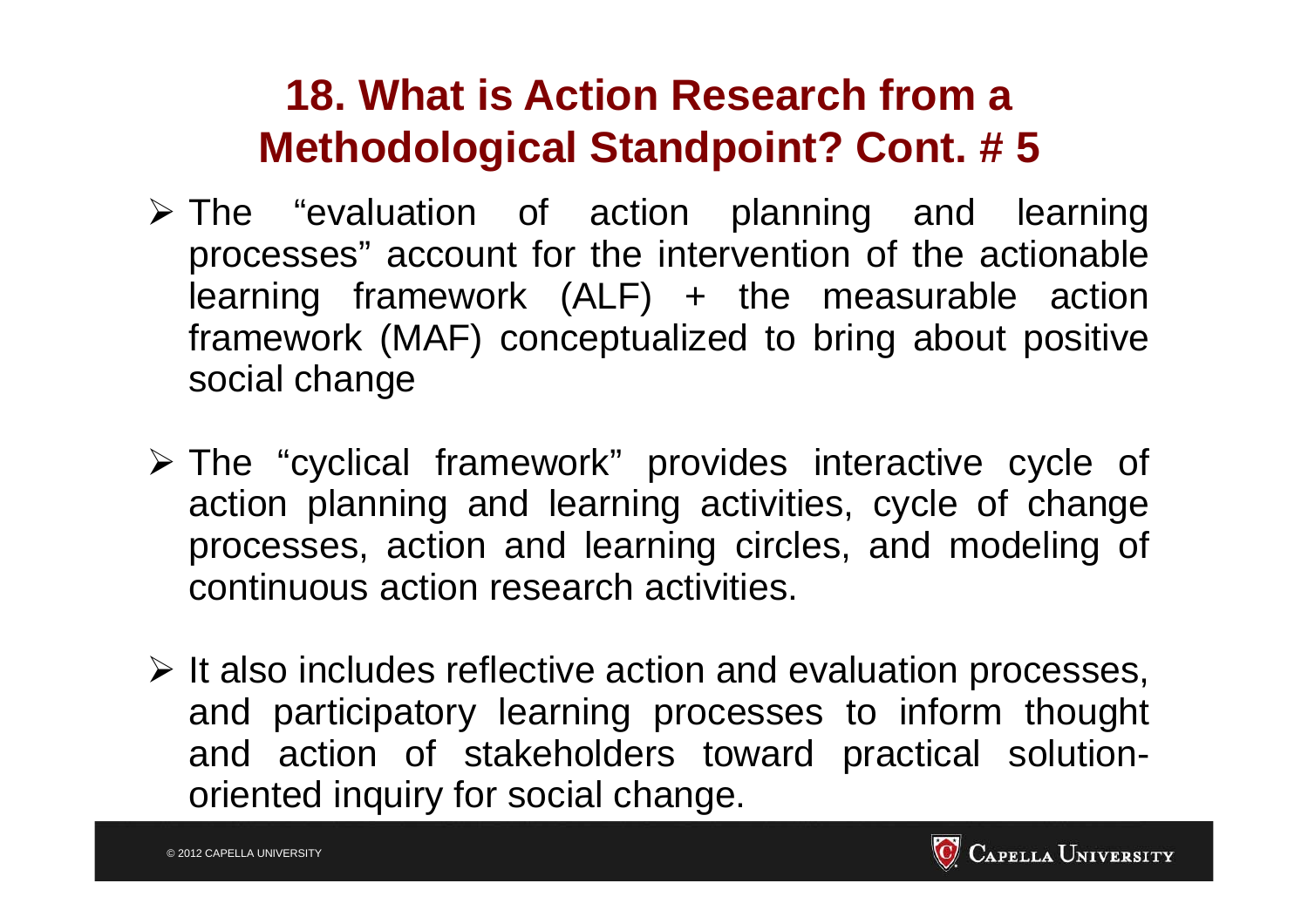- The "Action" component in AR is directed at collaborative or participatory action, action planning, action learning, and problem-solving action
- The "Research" component in AR is directed at contribution to local and global knowledge production of action learning and social change for those whose interests are stake

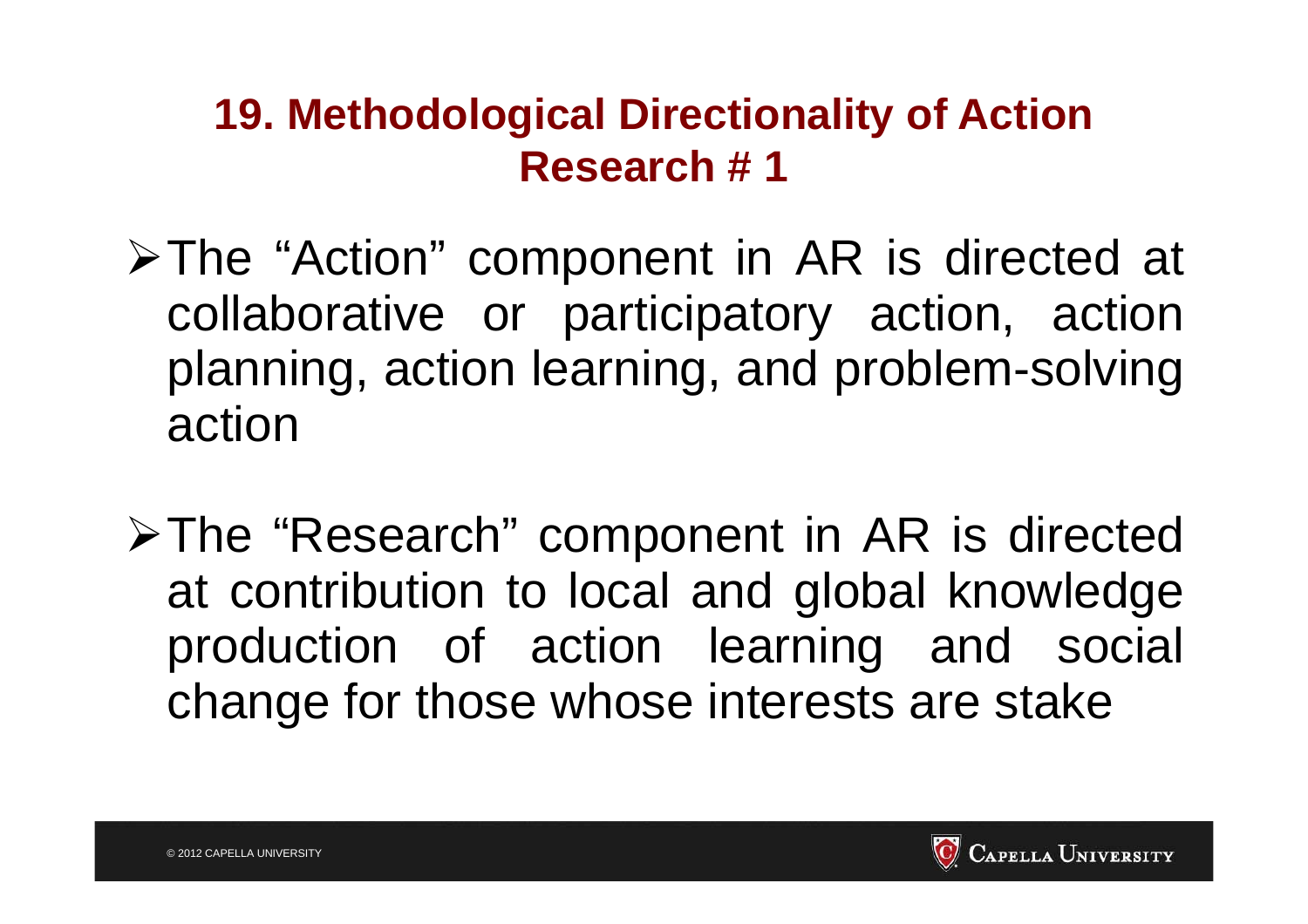The "Participation" directionality between the "Action" and "Research" components in AR/PAR is researcher engaging in <sup>a</sup> participatory relationship with stakeholders, composed in Figure 3 below:





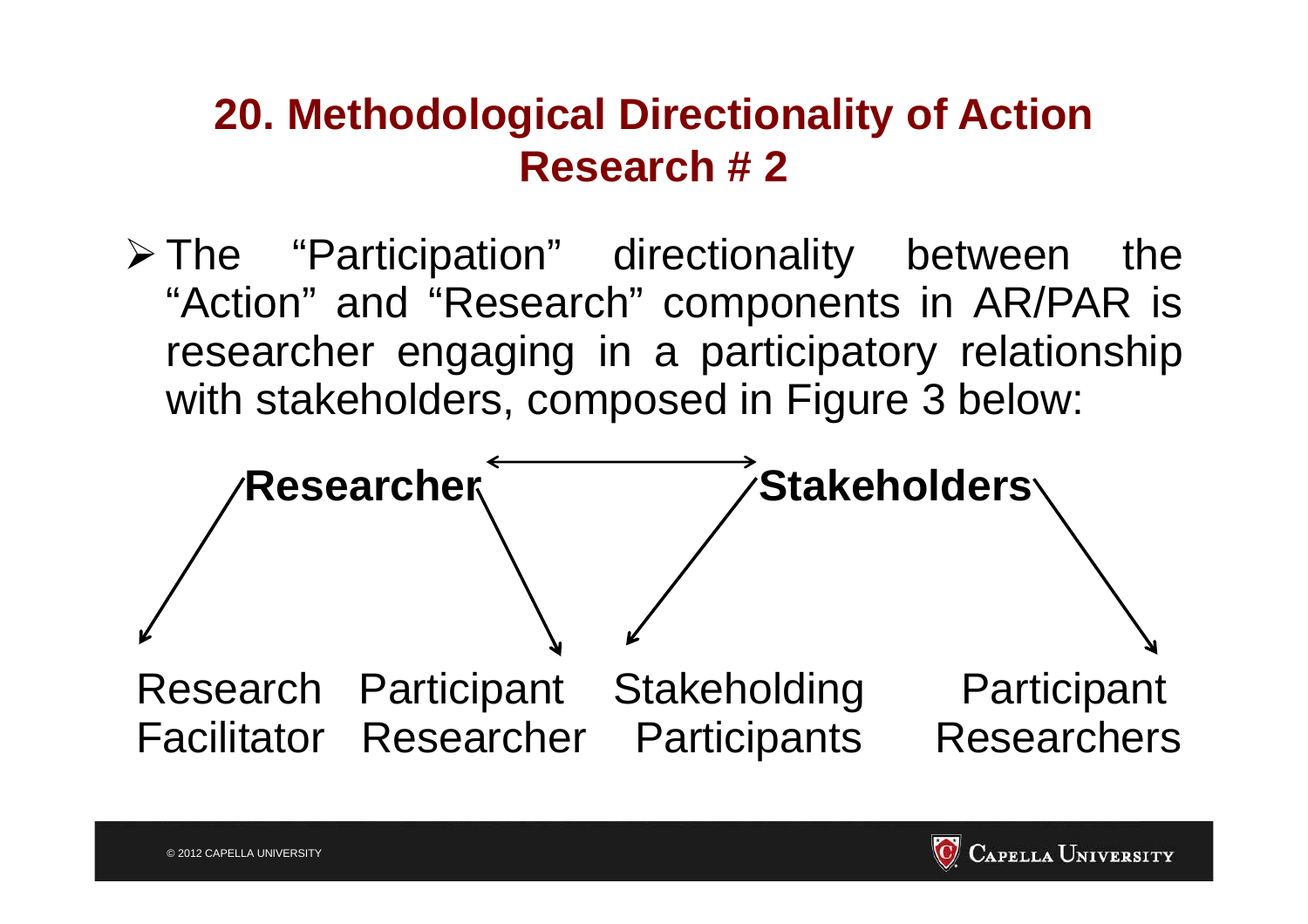The directionality of positionality in AR cycle has been addressed by Herr and Anderson (2014) to reflect the covered areas in Table 2 below  $[1A]$  flawed and deceptive version of this is when an insider studies his or her own site but fails to position himself or herself as an insider to the setting (outsider within):

| Insider (1)<br>$(2)$ .<br>(3)                                           | (4)<br>(5)<br>(6) Outsider                                                                                                                      |                                                                                                         |                                                                                                                                                                   |
|-------------------------------------------------------------------------|-------------------------------------------------------------------------------------------------------------------------------------------------|---------------------------------------------------------------------------------------------------------|-------------------------------------------------------------------------------------------------------------------------------------------------------------------|
| <b>Positionality of</b><br><b>Researcher</b>                            | <b>Validity Criteria</b>                                                                                                                        | Contributes to:                                                                                         | Traditions                                                                                                                                                        |
| 1. Insider <sup>1</sup><br>(researcher<br>studies own<br>self/practice) | Anderson &<br>Heikkinen,<br>Herr (1999),<br>Huttunen &<br>Bullough &<br>Syrjälä<br>Pinnegar (2001),<br>(2007)<br>Connelly &<br>Clandinin (1990) | Knowledge base,<br>Improved/critiqued<br>practice, Self/<br>professional<br>transformation              | Practitioner research,<br>Autobiography,<br>Narrative research,<br>Self-study                                                                                     |
| 2. Insider in collaboration<br>with other insiders                      | Gordon (2008),<br>Heron (1996),<br>Saavedra (1996)                                                                                              | Knowledge base,<br>Improved/critiqued<br>practice,<br>Professional/<br>organizational<br>transformation | Feminist consciousness<br>raising groups,<br>Inquiry/Study groups,<br>Teams                                                                                       |
| 3. Insider(s) in<br>collaboration<br>with outsider(s)                   | Anderson &<br>Herr (1999),<br>Heron (1996),<br>Saavedra (1996)                                                                                  | Knowledge base,<br>Improved/critiqued<br>practice,<br>Professional/<br>organizational<br>transformation | Inquiry/Study groups                                                                                                                                              |
| 4. Reciprocal<br>collaboration<br>(insider-outsider<br>teams)           | Anderson &<br>Herr (1999),<br>Bartunek &<br>Louis (1996)                                                                                        | Knowledge base,<br>Improved/critiqued<br>practice,<br>Professional/<br>organizational<br>transformation | Collaborative forms of<br>participatory action<br>research that achieve<br>equitable power<br>relations                                                           |
| 5. Outsider(s)<br>in collaboration<br>with insider(s)                   | Anderson &<br>Herr (1999),<br>Bradbury &<br>Reason (2001),<br>Heron (1996)                                                                      | Knowledge base,<br>Improved/critiqued<br>practice,<br>Professional/<br>organizational<br>transformation | Mainstream change<br>agency: consultancies,<br>industrial democracy,<br>organizational<br>learning; Radical<br>change: community<br>empowerment (Paulo<br>Freire) |
| 6. Outsider(s)<br><b>studies</b><br>insider(s)                          | Campbell &<br>Stanley (1963),<br>Lincoln &<br>Guba (1985)                                                                                       | Knowledge base                                                                                          | University-based,<br>academic research on<br>action research<br>methods or action<br>research projects                                                            |



© 2012 CAPELLA UNIVERSITY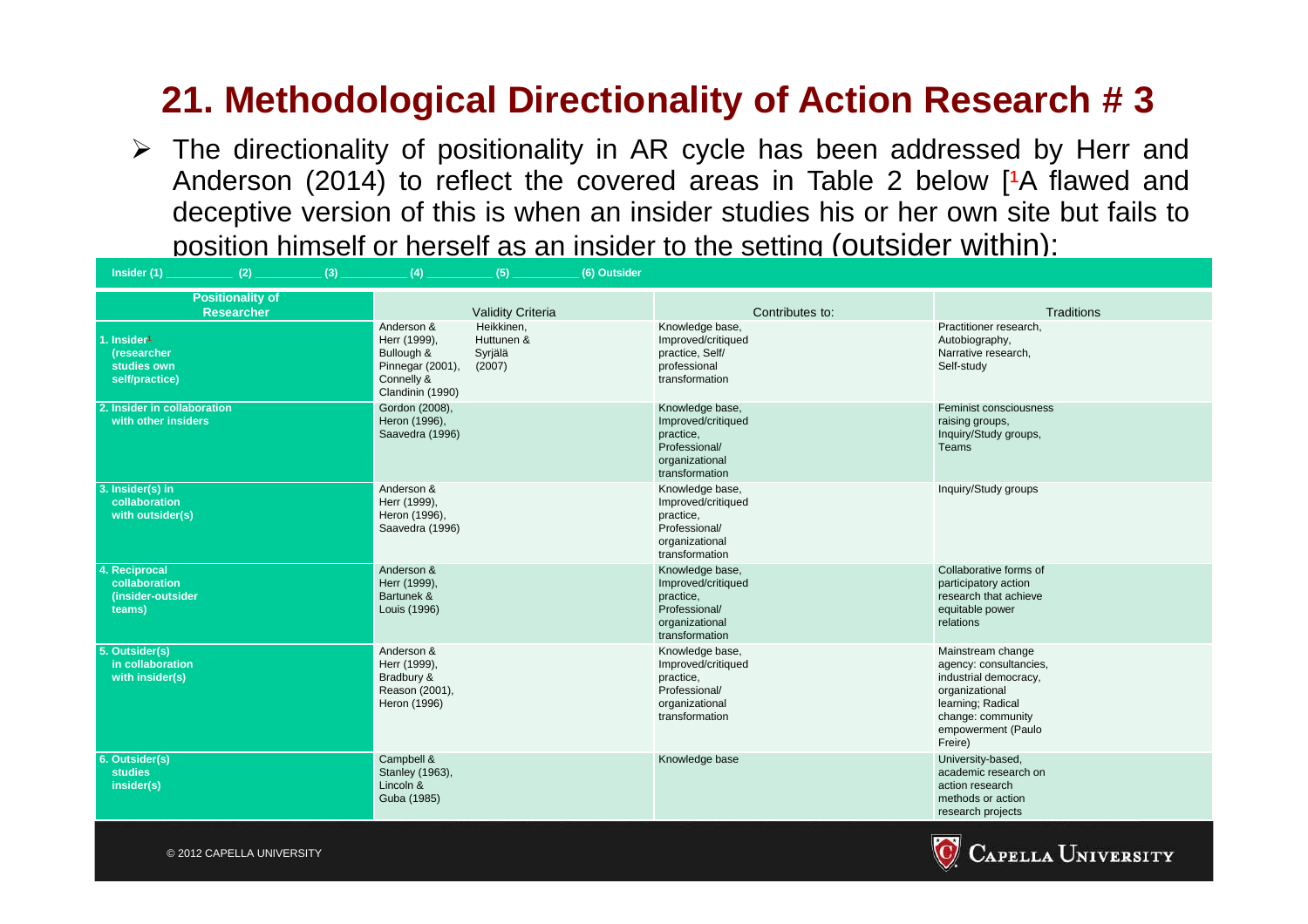- $\triangleright$  The model of positionality framework in AR cycle has been addressed by Reason and Bradbury (2008) as First, Second, Third-Person Research/Practice model
- Greenwood and Levin (2007) as <sup>a</sup> Cogenerative AR model
- $\triangleright$  They can thus be illustrated or depicted by a concept map, mind-map or visual map to portray the framework for the researcher positionality in <sup>a</sup> AR/PAR study



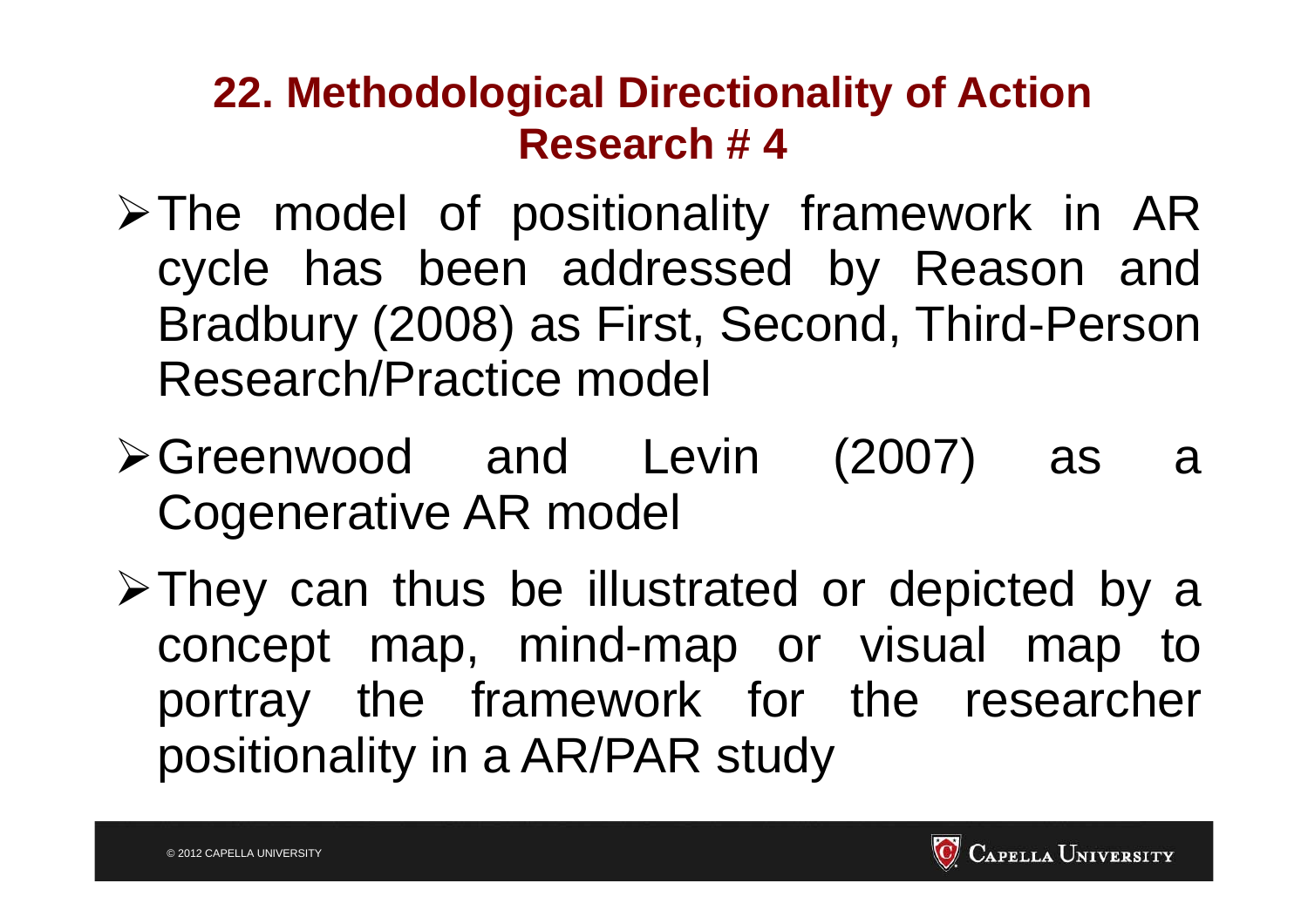- The transitional cycle of directionality in relationship to the positionality can utilize multiple, balanced or cautiously <sup>a</sup> combination of predominate and subordinate *ways* based on the logic of the contextspecific problem being explored:
	- i. Problem-led way
	- ii. Action-led way
	- iii.Researcher-led way (but with inputs from NAC/NAR/NAS or professional field of practice and professional literature)\*
	- iv.Stakeholder participation-led way
	- v. Participant researcher-led way (but with inputs from NAC/NAR/NAS or professional field of practice and professional literature)\*

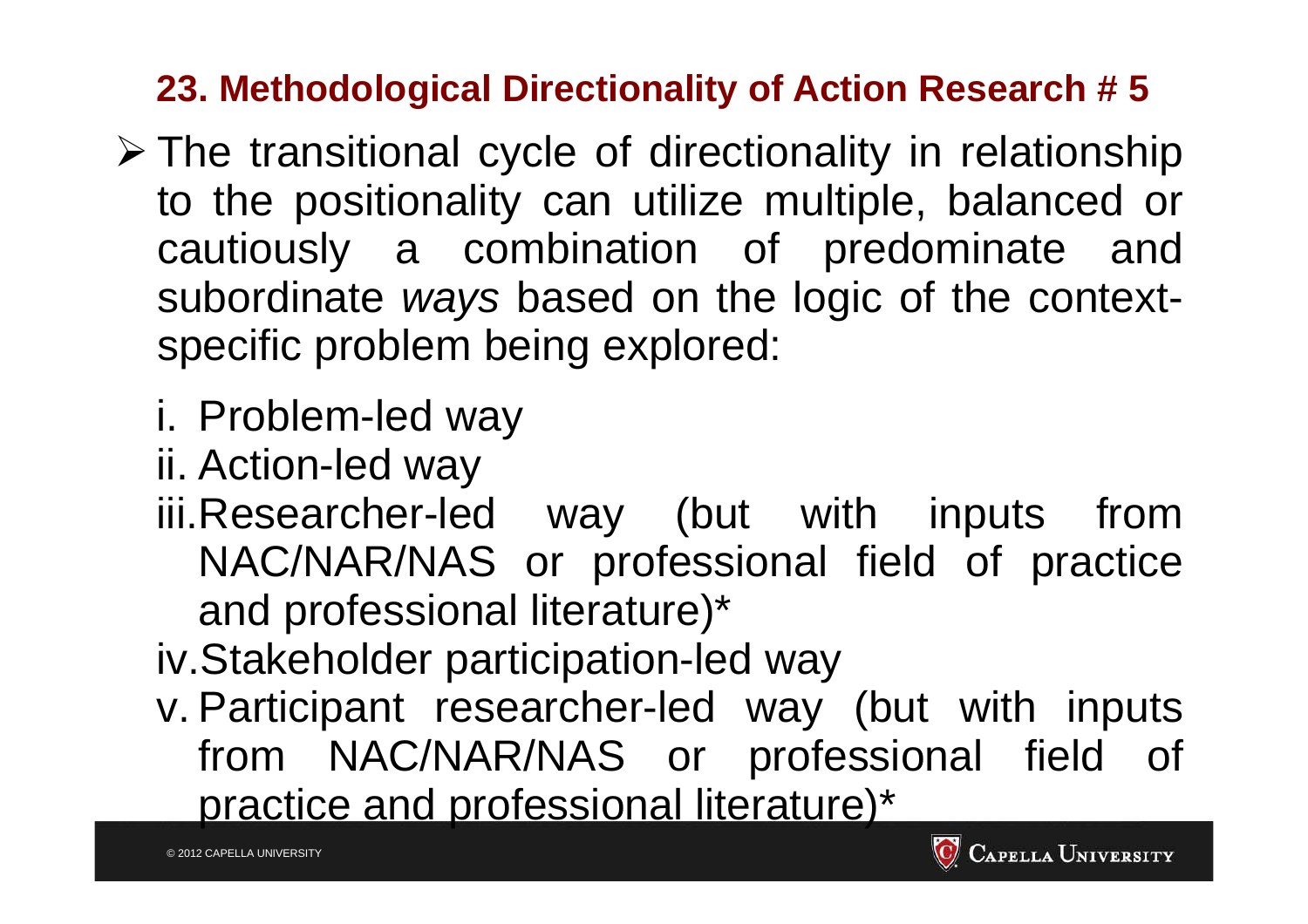**24. Implications of Research Methods in AR # 1** 

- $\bullet$ AR is not applied research
- $\bullet$  AR rejects separation between thought and action
- $\bullet$ AR rejects the notion that AR must be solely qualitative research
- $\bullet$  AR is not case study research design

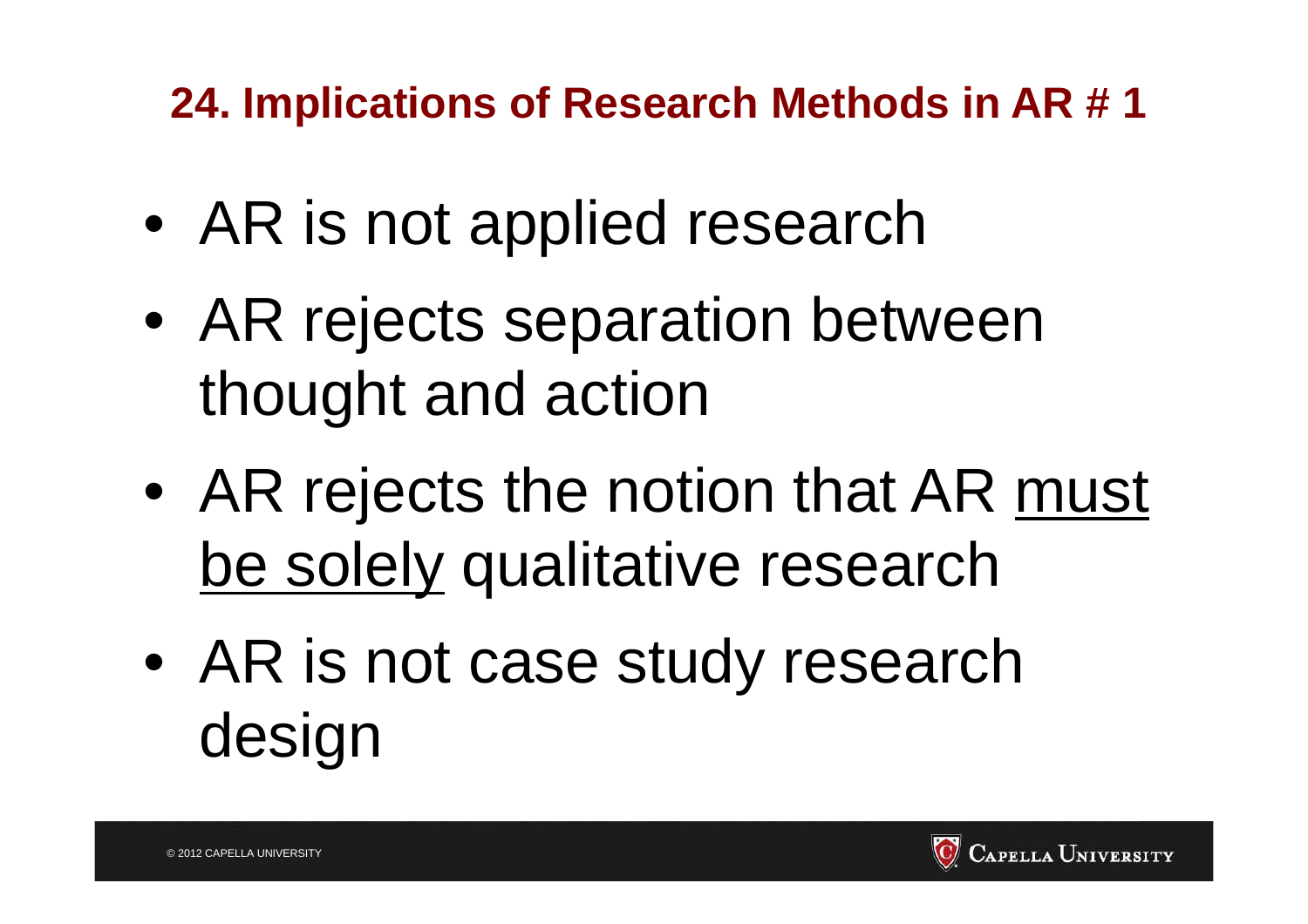## **25. Implications of Research Methods in AR # 2**

- However, the logic of the case study research design is mostly used in AR because:
	- 1. AR is context bound and thus closely related to the essential logic of case study research
	- 2. Case study provides the most flexible framework in facilitation of AR and program evaluation projects
	- 3. Case studies used in AR should aimed at providing practical solutions and knowledge productions in response to the context-specific problem
	- 4. "Cases [case studies] and case narratives occupy a central place in the [action] learning processes associated with becoming a competent AR practitioner" (Greenwood & Levin, 2007, p. 2).

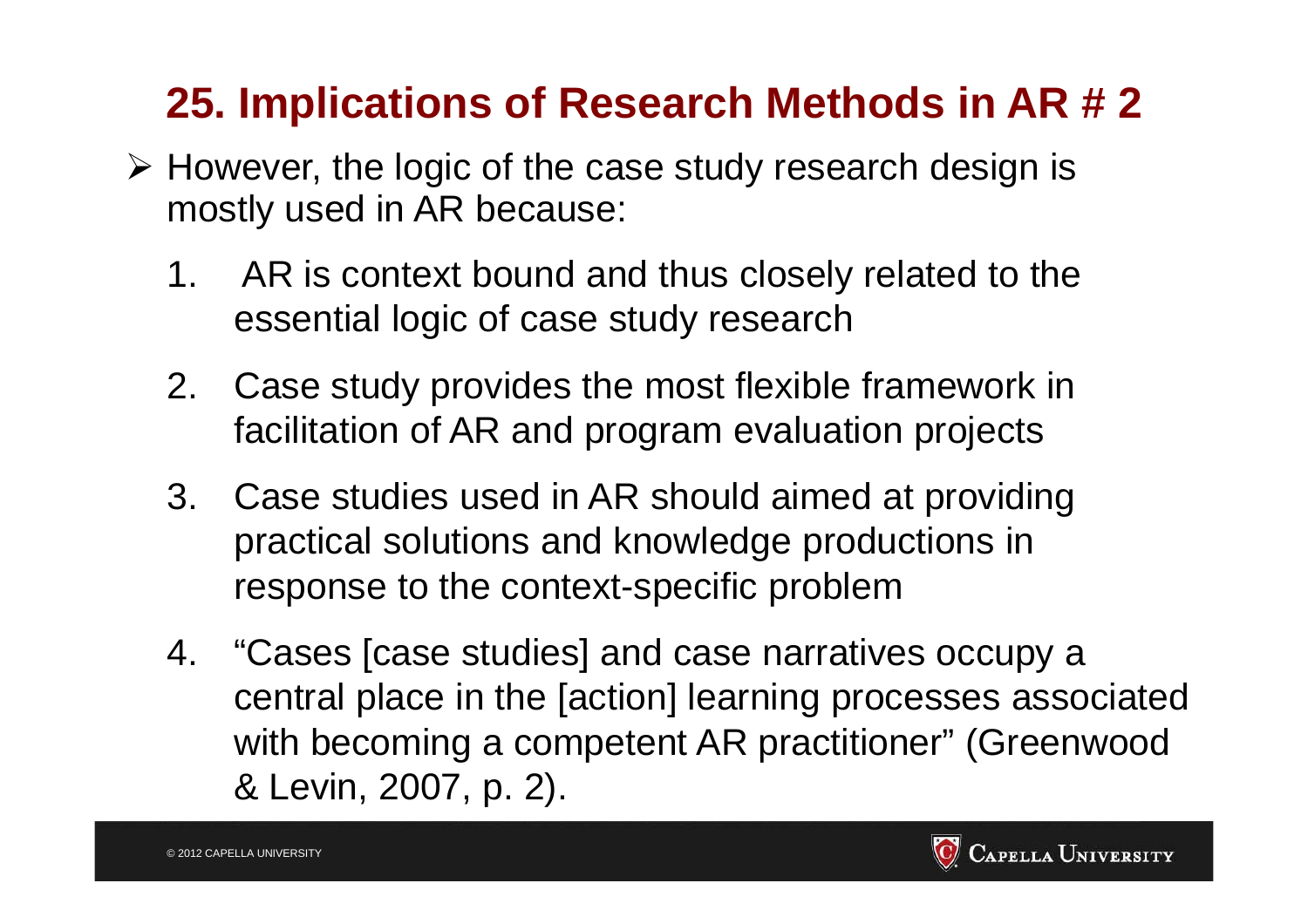**26. Implications of Rigor in Action Research # 1** 

(with some inputs from Greenwood & Levin, 2007; Herr & Anderson, 2014; McNiff, 2014)

 Credibility and Validity in AR are tested in ACTION in respect to the context-specific problem resolution and knowledge production that effect change in terms of:

**A) Workability or Outcome Validity**: Checking whether the "actions taken" in AR process result in a practical solution or achievement of action-oriented outcome to the context-specific problem.

**B) Sensibility, Rhetorical or Process Validity**: Checking for ways that the soundness of appropriate research methodology is responsive to the extent that problems are framed and solved in a manner that sense-making can be made out of the tangible results in contributing to ongoing learning of stakeholders and system of professional practice.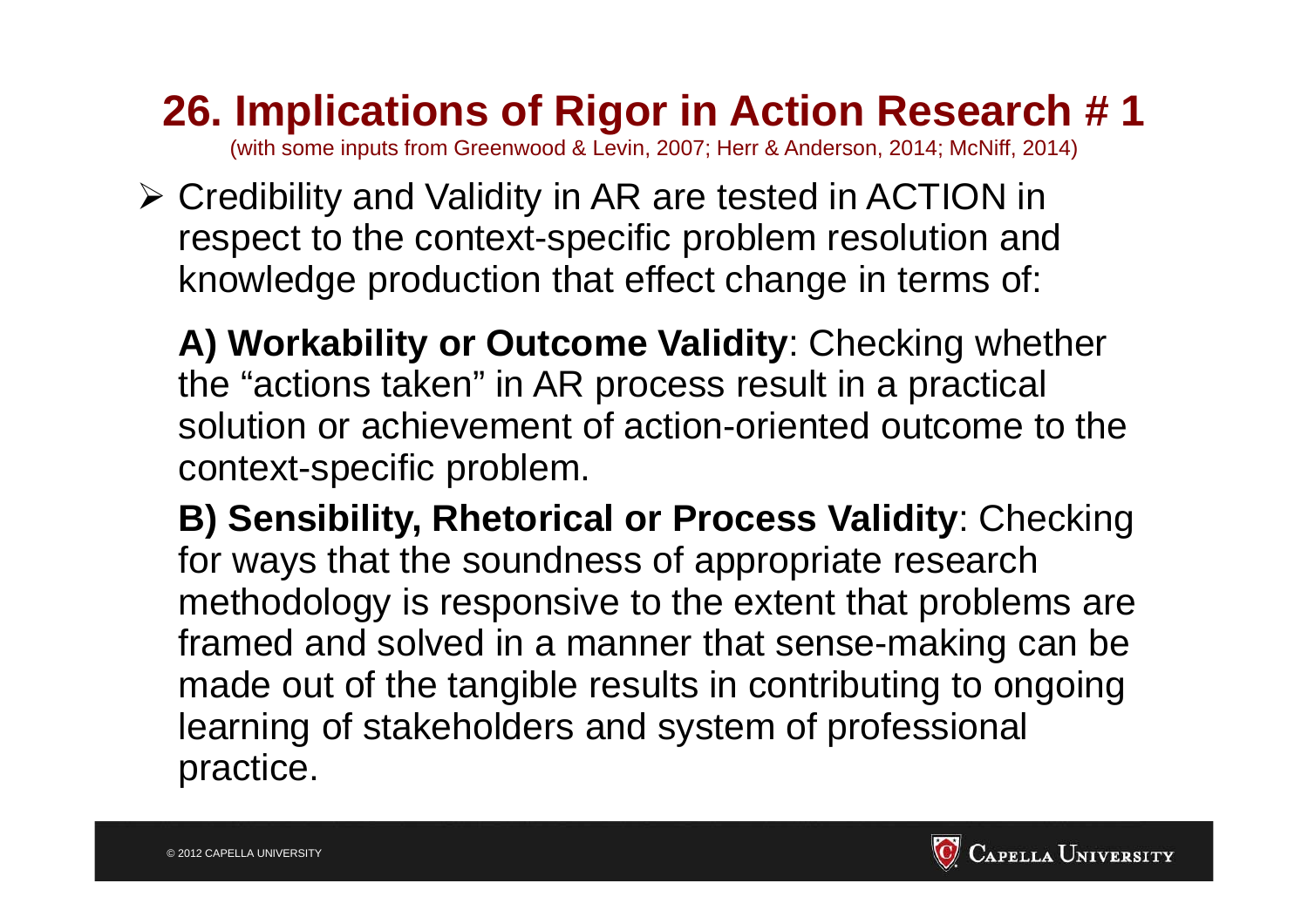#### **27. Implications of Rigor in Action Research # 2**  (with some inputs from Greenwood & Levin, 2007; Herr & Anderson, 2014; McNiff, 2014)

**C) Believability or Confirmability**: Checking whether knowledge produced from the "actions taken" is capable of convincing participants and nonparticipant stakeholders of the field of practice, or checking for the evidence that the procedures described actually took place.

**D) Usability**: Checking how the outcome of the action inquiry can be integrated or adapted to further advance useful purposes.

**E) Trans-contextual or Transferability Credibility** (*from internal to external credibility or simply contribution made to local setting can be transferred to global knowledge production*): Checking the possible ways to model the outcome of the AR's situational solutions contributed to the local setting can then be transferred to global knowledge production; or the possibility that the outcome of the study can be applied to other context.

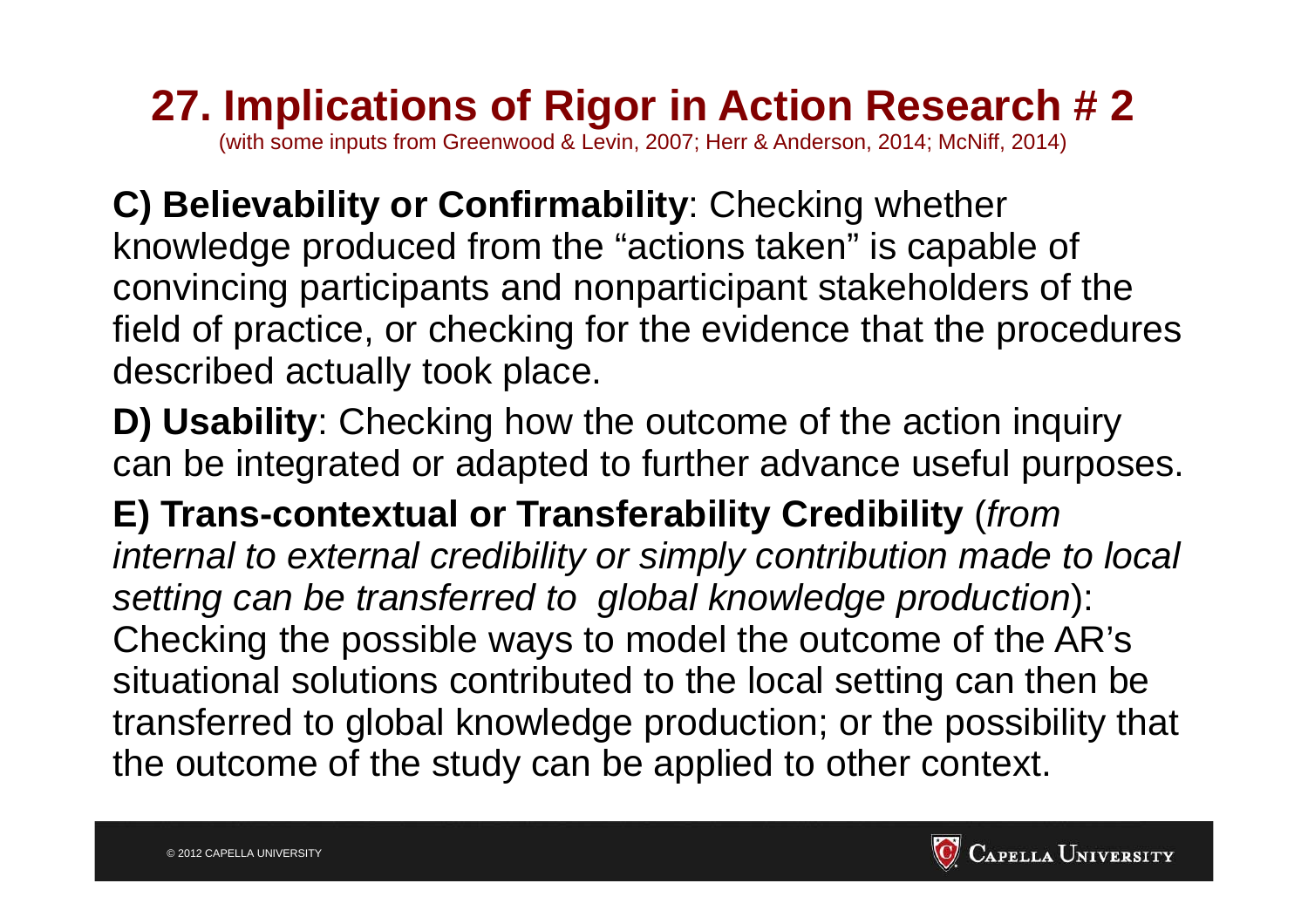**28. Implications of Rigor in Action Research # 3**  (with some inputs from Greenwood & Levin, 2007; Herr & Anderson, 2014; McNiff, 2014)

**F) Dialogic Validity**: Checking for the validation of new or emerging knowledge during and after the action intervention through critical and reflective dialogue with the stakeholding participants of the study.

**G) Catalytic Validity**: Checking the degree to which the action learning process inform thoughts and actions and empowers stakeholding participants to shape or transform the knowledge base, alter attitudes or behaviors, or contributes to capacity building or skills' enhancement.

**H) Democratic Validity**: Checking ways that collaborative efforts underscore the participatory action of stakeholders involved in the AR/PAR process to the extent that results or outcome of the action intervention are germane to the local setting of the research undertaken.

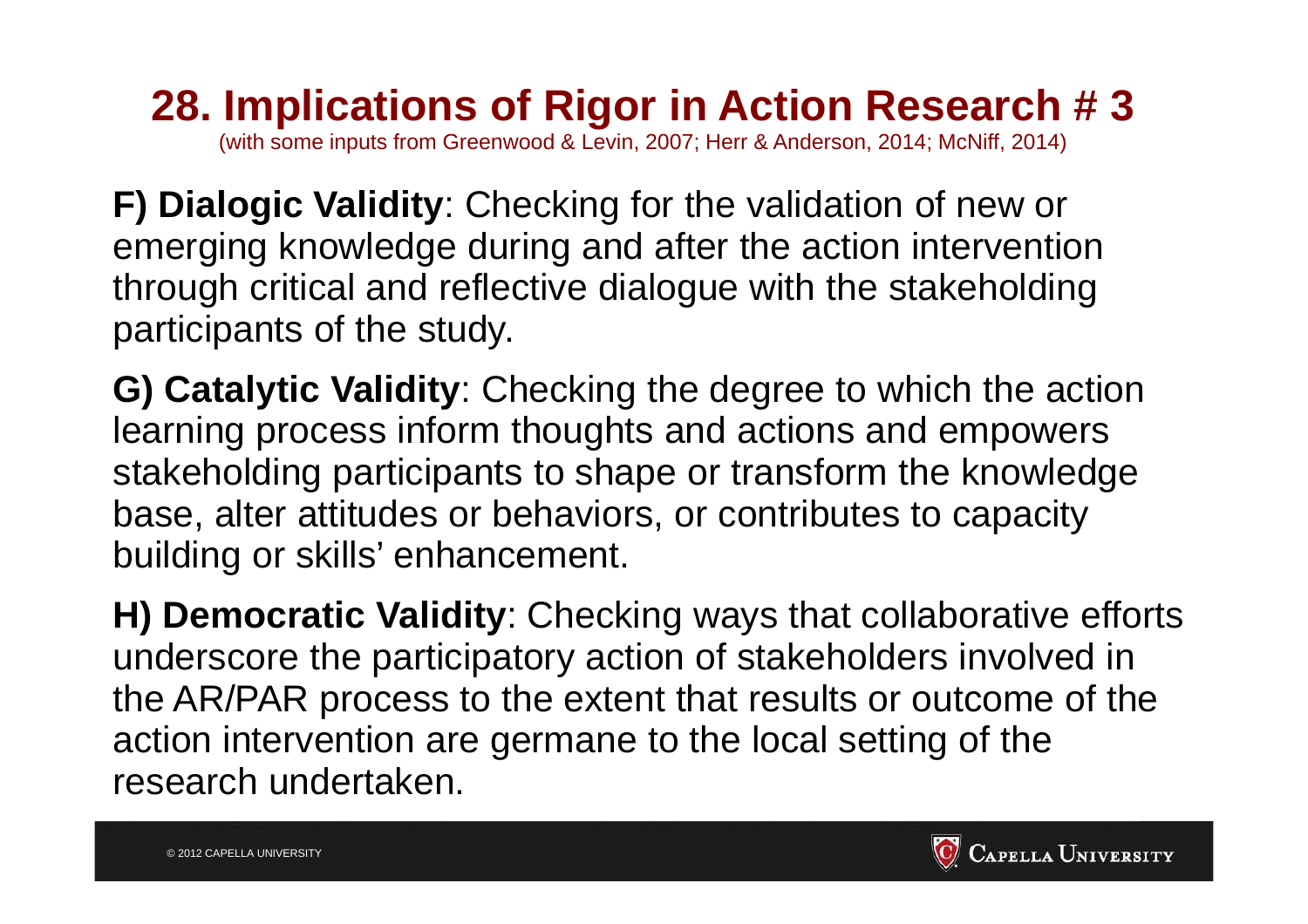## **29. Implications of Rigor in Action Research # 4**

(with some inputs from Greenwood & Levin, 2007; Herr & Anderson, 2014; McNiff, 2014)

**I) Credibility**: Checking for the plausibility and integrity of the study.

**J) Dependability**: Checking for the research procedures that are clearly defined and open to stakeholder scrutiny.

**K) Content Validity**: Checking whether or not action undertaken actually achieves what it was intended to accomplish.

**L) Educational Validity**: Checking whether the practicality of action taken actually aimed at encouraging those whose interests are at stake to collaboratively reflect and make relevant choices about how they should act transparently among themselves in the quest for initiating positive change.

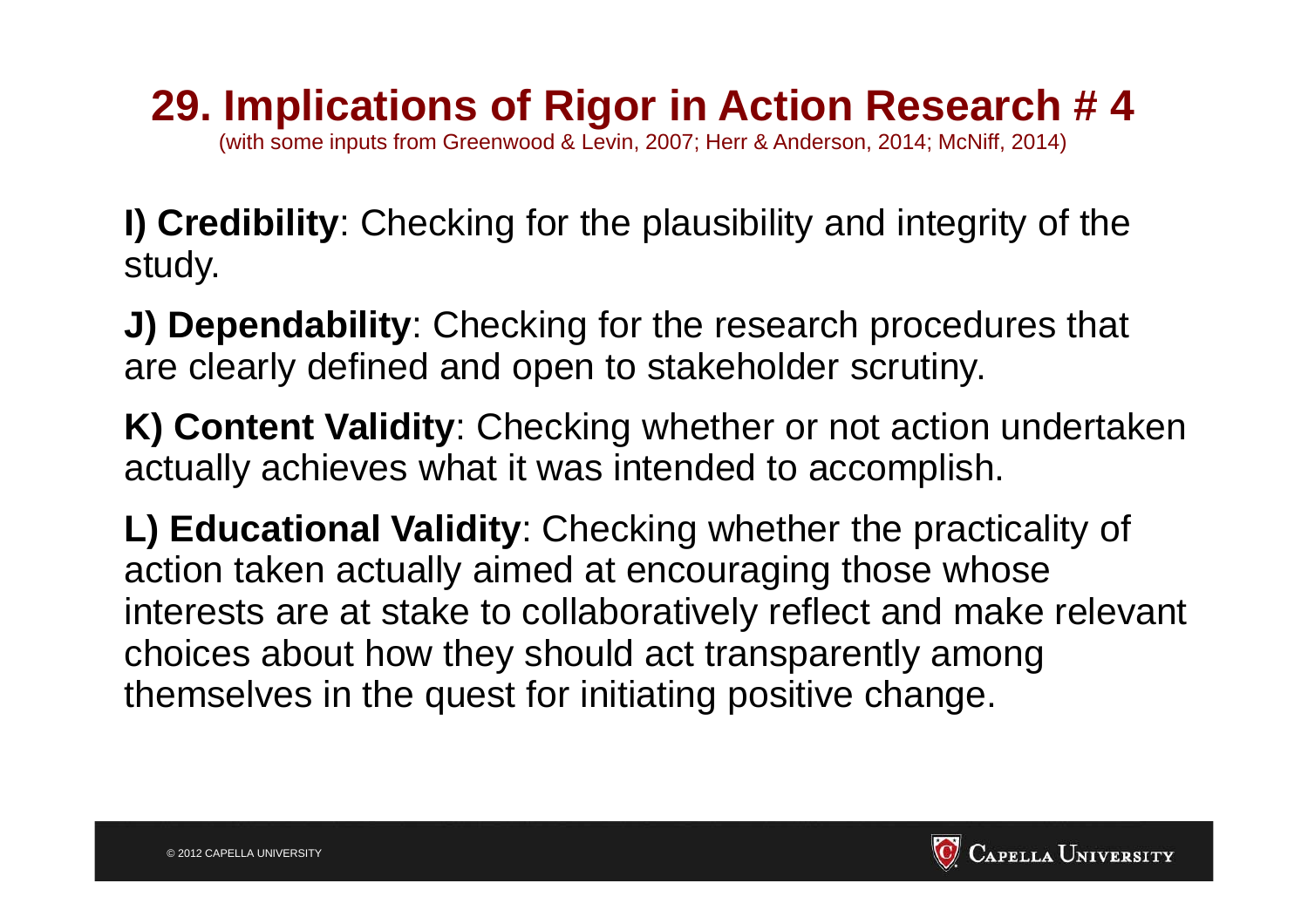

# http://www.cfcpr.org

**For Additional Information Contact:** Dr. Emmanuel N. A. Tetteh 530 Port Richmond Avenue Staten Island, NY 10302 Direct Dial (Capella University): 612-372-8420 Phone/Fax (Nonprofit Private Org.): 718-682-1224 Email: Emmanuel.Tetteh@Capella.Edu etetteh@cfcpr.org